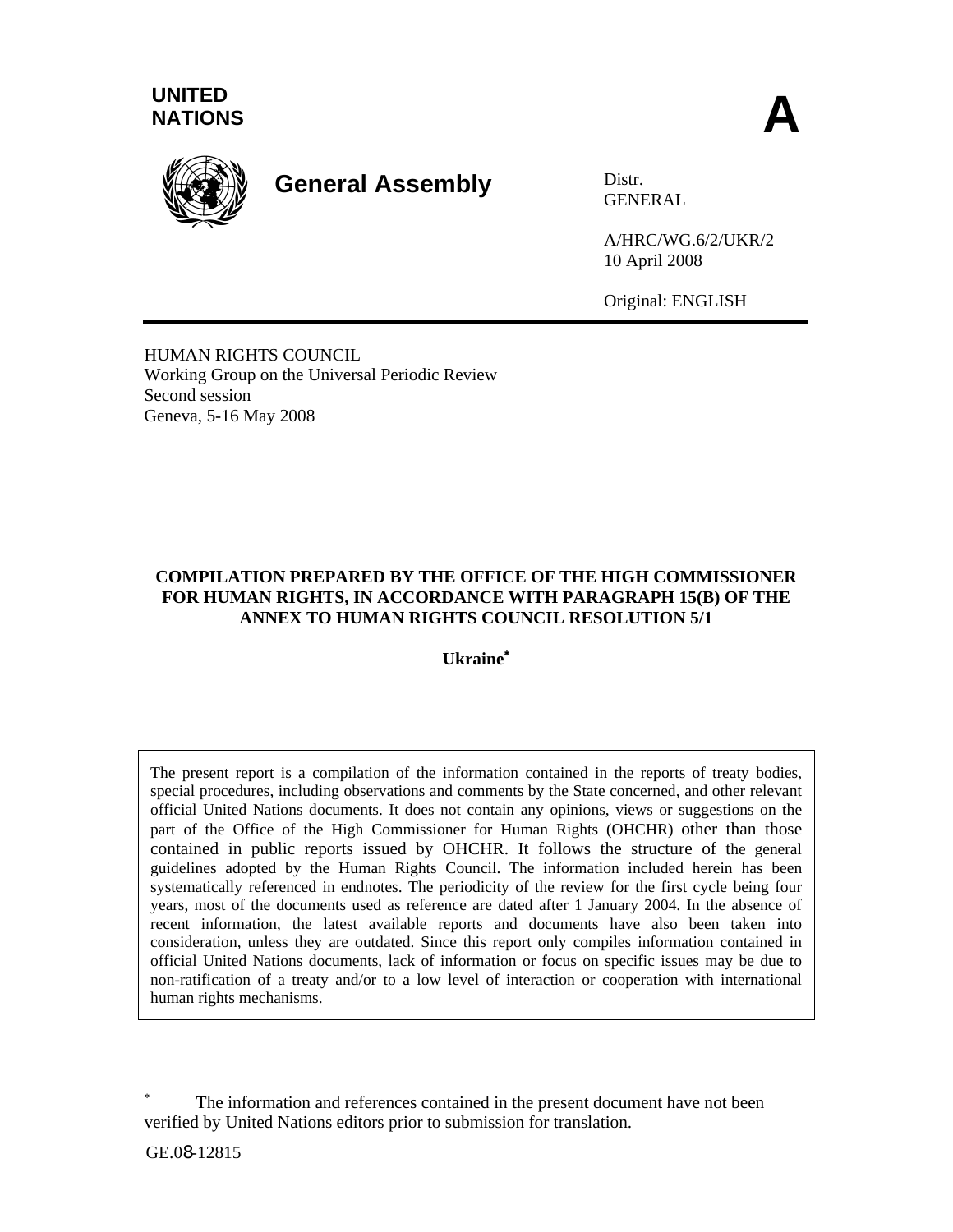#### **I. BACKGROUND AND FRAMEWORK**

| Core universal human<br>rights treaties <sup>2</sup> | Date of ratification,<br>accession or succession                            | <i>Declarations</i><br>/reservations | Recognition of specific competences of<br><i>treaty bodies</i>                                                    |
|------------------------------------------------------|-----------------------------------------------------------------------------|--------------------------------------|-------------------------------------------------------------------------------------------------------------------|
| <b>ICERD</b>                                         | 7 Mar. 1969                                                                 | Art.17, para.1                       | Individual complaints (art. 14): Yes                                                                              |
| <b>ICESCR</b>                                        | 12 Nov. 1973                                                                | Art. 26, para.1                      |                                                                                                                   |
| <b>ICCPR</b>                                         | 12 Nov. 1973                                                                | Art. 48, para.1                      | Inter-State complaints (art. 41): Yes                                                                             |
| <b>ICCPR-OP1</b>                                     | 25 July 1991                                                                | None                                 |                                                                                                                   |
| <b>ICCPR-OP2</b>                                     | 25 July 2007                                                                | None                                 |                                                                                                                   |
| <b>CEDAW</b>                                         | 12 Mar. 1981                                                                | None                                 |                                                                                                                   |
| <b>OP-CEDAW</b>                                      | 26 Sept. 2003                                                               | None                                 | Inquiry procedure (arts. 8 and 9): Yes                                                                            |
| <b>CAT</b>                                           | 24 Feb. 1987                                                                | None                                 | Inter-State complaints (art. 21): Yes<br>Individual complaints (art. 22): Yes<br>Inquiry procedure (art. 20): Yes |
| OP-CAT                                               | 19 Sept. 2006                                                               | None                                 |                                                                                                                   |
| <b>CRC</b>                                           | 28 Aug. 1991                                                                | None                                 |                                                                                                                   |
| CRC-OP-AC                                            | 11 July 2005                                                                | Art. 38                              |                                                                                                                   |
| CRC-OP-SC                                            | 3 July 2003                                                                 | None                                 |                                                                                                                   |
|                                                      | Core treaties to which Ukraine is not a party: ICRMW, CPD, CPD-OP, and CED. |                                      |                                                                                                                   |

#### **A. Scope of international obligations**<sup>1</sup>

| Other main relevant international instruments <sup>3</sup>                            | Ratification, accession or<br>succession         |
|---------------------------------------------------------------------------------------|--------------------------------------------------|
| Convention on the Prevention and Punishment of the Crime of Genocide                  | <b>Yes</b>                                       |
| Rome Statute of the International Criminal Court                                      | N <sub>o</sub>                                   |
| Palermo Protocol <sup>4</sup>                                                         | <b>Yes</b>                                       |
| Refugees and stateless persons <sup>5</sup>                                           | Yes, except the 1954 and the 1961<br>Conventions |
| Geneva Conventions of 12 August 1949 and Additional Protocols<br>thereto <sup>6</sup> | Yes, except Protocol III                         |
| ILO fundamental conventions <sup>7</sup>                                              | <b>Yes</b>                                       |
| UNESCO Convention against Discrimination in Education                                 | <b>Yes</b>                                       |

1. CESCR welcomed the favourable position of Ukraine concerning the elaboration of an Optional Protocol to ICESCR, and also recommended that it consider ratifying CPD, CPD-OP, the CIS Agreement on the Cooperation in Solving Problems of Disability and Persons with Disabilities (1996) as well as ILO Conventions No. 102, 117, 118, 121, 128, 130, 168 and 174. CESCR also welcomed the adoption by Ukraine of legislation on climate protection giving effect to the 1997 Kyoto Protocol and the ratification of the Revised European Social Charter. 8 In 2007, the Special Rapporteur on the sale of children and CESCR recommended that Ukraine ratify the ICRMW.  $\overline{9}$  In 2007, the Special Rapporteur on toxic waste noted that Ukraine ratified the Basel Convention on the Control of Trans-boundary Movements of Hazardous Wastes and their Disposal<sup>10</sup>. In 2002 and 2007, CRC requested Ukraine to accede to the Hague Convention on Protection of Children and Cooperation in respect of Intercountry Adoption.<sup>11</sup> In 2002, CRC recommended, also highlighted by UNHCR<sup>12</sup>, that Ukraine, inter alia, accede to the Convention relating to the Status of Stateless Persons and the Convention on the Reduction of Statelessness.<sup>13</sup>

**B. Constitutional and legislative framework**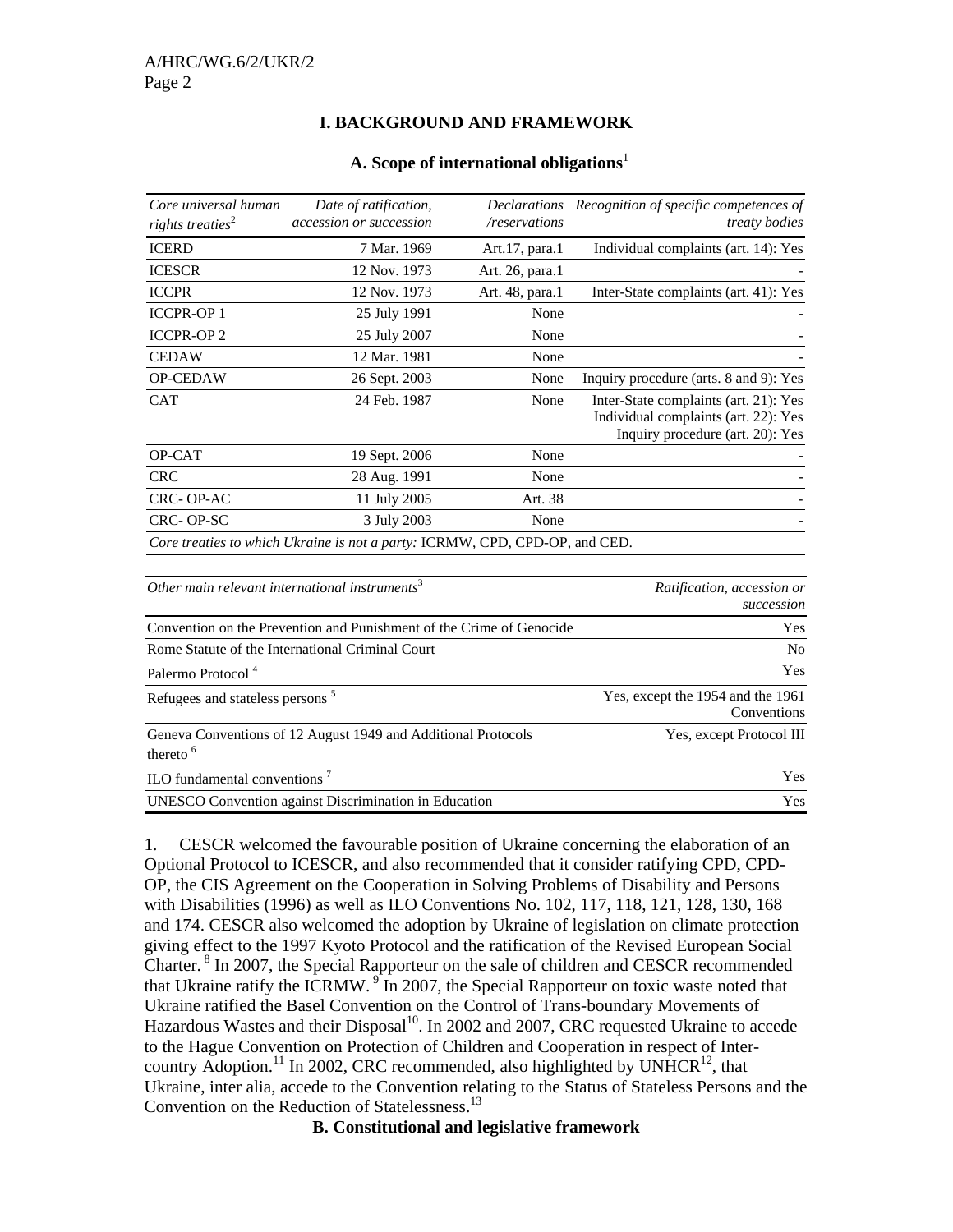2. The Special Rapporteur on toxic wastes noted that the right to a safe environment was enshrined in the Constitution of  $1996<sup>14</sup>$  He also noted a comprehensive legislative framework, anchored, inter alia, in the Law on Environmental Protection (1995), the Law on Waste (1998), the Law on the Transport of Dangerous Freights, and the Law on the National Programme for the Treatment of Toxic Wastes  $(2000)$ .<sup>15</sup> In analysing some of the main environmental challenges<sup>16</sup>, he noted that even with a very well-developed legal framework, proper enforcement is essential to limit instances of illicit movements and dumping of toxic and dangerous products and wastes.<sup>17</sup>

3. UNICEF informed about the "Presidential Decree on urgent measures to protect child rights" of July 2005, which declared that 2008 will be the "Year of Support for National Adoption and Other Forms of Family Education of Orphaned Children and Children Deprived of Parental Care".18 UNICEF also informed on the adoption by the Supreme Court of two decrees (2004): *"*Court Use of Legislation on Liability for Involvement of Minors in Crimes and other Anti-Social Activities*"* and *"*Court Use of Legislation in Cases Concerning the Crimes of Minors".<sup>19</sup>

4. In 2002, CEDAW noted with satisfaction that the Convention is incorporated into Ukrainian law, while in the same year, CRC expressed concern that the legislation on the Convention was of a declaratory nature and thus had not been fully implemented. Both CEDAW and, in 2007, CRC noted, respectively, that the Convention and the OP-SC take precedence over national legislation.<sup>20</sup> Ukraine also informed CERD that the Homeless Citizens and Neglected Children Act had entered in force on 1 January 2006.<sup>21</sup>

# **C. Institutional and human rights infrastructure**

5. CESCR noted with concern the Ukrainian Parliament Commissioner for Human Rights' (National Ombudsman Institution) reported lack of independence, and its ineffectiveness in defending economic, social and cultural rights. CESCR, CERD and the HR Committee recommended that Ukraine ensure adequate funding and, according to CESCR and CAT, ensure the independence of the Ombudsman.<sup>22</sup> CERD further recommended that Ukraine widen public access, including by minority groups, to the Commissioner's Office at the regional, district and municipal levels. $^{23}$ 

6. CERD welcomed the establishment in 2006 of a Council for State Policies for the advancement of the rights and freedoms of all persons, including national minorities. In 2007, CRC expressed concern at the absence of an independent mechanism mandated to review the implementation of CRC and optional protocols thereto. In 2002, CEDAW expressed its concern that the national machinery for the advancement of women does not have sufficient power to effectively accomplish its tasks. 24

# **D. Policy measures**

7. The United Nations 2004 Common Country Assessment noted that the absence of an adequate policy on equal opportunities for women has slowed down economic development and the building of a democratic society.<sup>25</sup> In 2006, the HR Committee welcomed the adoption, in 2005, of a statute seeking to promote equal rights and opportunities for women, as well as a national plan of action for 2001-2005 to improve the position of women in public life.<sup>26</sup> CEDAW requested Ukraine to introduce education and training programmes on the Convention and to undertake awareness-raising campaigns targeted at women.<sup>27</sup>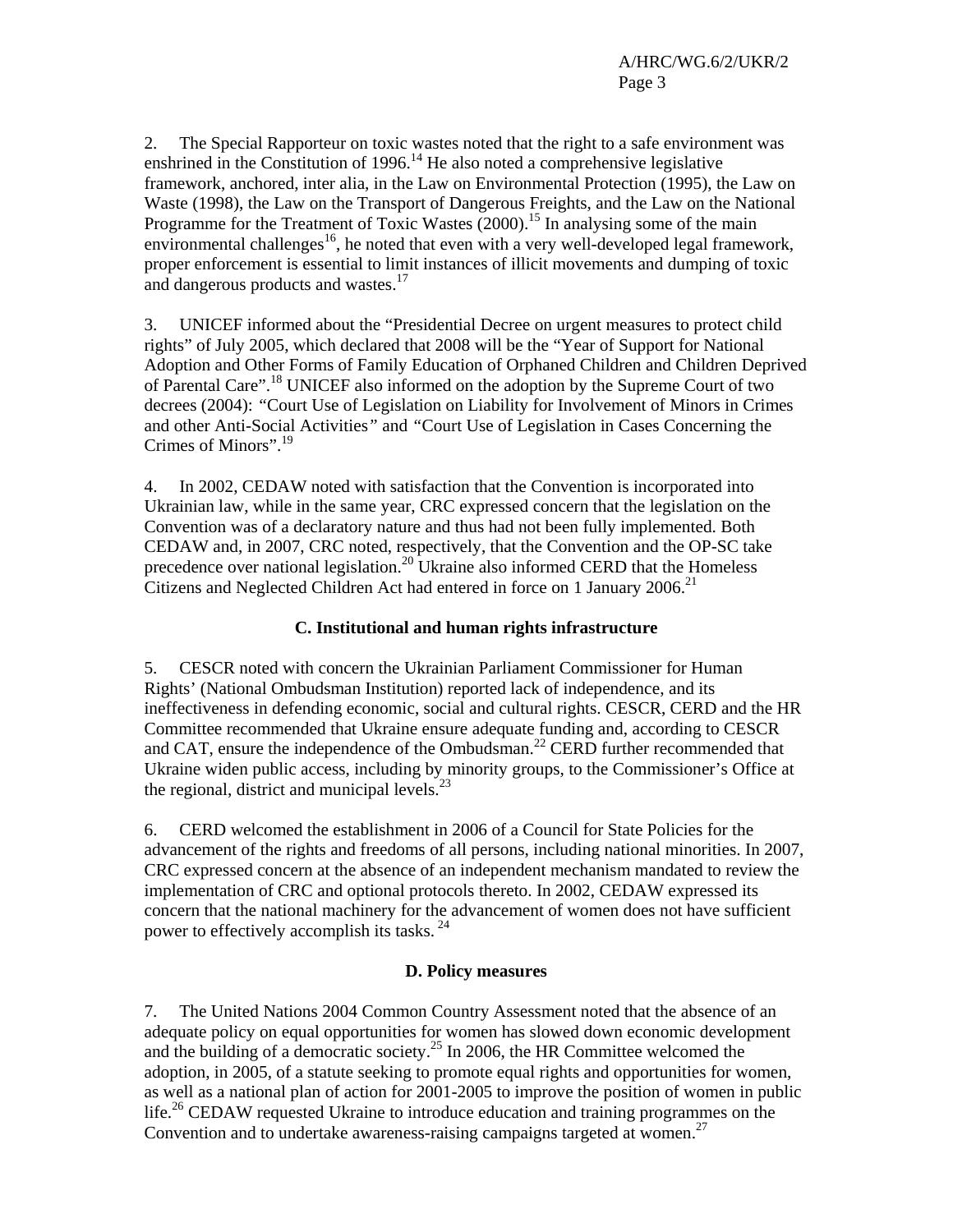8. The HR Committee, CAT and CRC welcomed the measures undertaken to combat the trafficking of women, such as legislation to prosecute and punish the offenders.  $^{28}$  The Special Rapporteur on the sale of children noted that the Ministry of Internal Affairs has set up a special unit to counter human trafficking in  $2005.<sup>29</sup>$  CESCR urged Ukraine to allocate sufficient funds for the implementation of the State Programme to Combat Child Homelessness and Neglect (2006-2010).<sup>30</sup>

# **II. PROMOTION AND PROTECTION OF HUMAN RIGHTS ON THE GROUND**

#### **A. Cooperation with human rights mechanisms**

| Treaty body <sup>31</sup> | Latest report<br>submitted and<br>considered | Latest<br>concluding<br>observations | Follow-up<br>response      | Reporting status                                                                                 |
|---------------------------|----------------------------------------------|--------------------------------------|----------------------------|--------------------------------------------------------------------------------------------------|
| <b>CERD</b>               | 2004                                         | Aug. 2006                            | Aug. 2007                  | Nineteenth to twenty-first periodic reports to<br>be submitted in a single document due in 2010. |
| <b>CESCR</b>              | 2006                                         | Nov. 2007                            |                            | Sixth periodic report due in 2011.                                                               |
| <b>HR</b><br>Committee    | 2005                                         |                                      | Nov. 2006 Due in Nov. 2007 | Seventh periodic report due in 2011.                                                             |
| <b>CEDAW</b>              | 1998                                         | June 2002                            |                            | Sixth and seventh periodic reports overdue<br>since 2002 and 2006, respectively.                 |
| <b>CAT</b>                | 2004                                         |                                      | May 2007 Due on May 2008   | Sixth periodic report due in 2011.                                                               |
| <b>CRC</b>                | 1998                                         | Oct. 2002                            |                            | Combined third and fourth periodic report due<br>in September 2008.                              |
| CRC-OP-AC                 |                                              |                                      |                            | Initial report overdue since 2007.                                                               |
| CRC-OP-SC                 | 2006                                         | June 2007                            |                            | - - Combined third and fourth periodic reports due<br>in September 2008.                         |

#### **1. Cooperation with treaty bodies**

# **2. Cooperation with special procedures**

| Standing invitation                      | Yes                                                                                                                                                                                                                                                                                                                                                                                                                                                                                     |
|------------------------------------------|-----------------------------------------------------------------------------------------------------------------------------------------------------------------------------------------------------------------------------------------------------------------------------------------------------------------------------------------------------------------------------------------------------------------------------------------------------------------------------------------|
| Latest visits or mission reports         | Special Rapporteur on the sale of children (22-27 Oct. 2006);<br>Special Rapporteur on the adverse effects of toxic wastes (22-30 Jan.<br>2007)<br>Special Rapporteur on the right to freedom of opinion and<br>expression (14-20 May 2007).                                                                                                                                                                                                                                            |
| Visits agreed upon in principle          | None                                                                                                                                                                                                                                                                                                                                                                                                                                                                                    |
| Visits requested and not yet agreed upon | None                                                                                                                                                                                                                                                                                                                                                                                                                                                                                    |
| Facilitation/cooperation during missions | The Special Rapporteur on the sale of children thanked the<br>Government for allowing him to undertake a fruitful visit. <sup>32</sup> The<br>Special Rapporteur on toxic wastes thanked the Government for<br>allowing him to undertake a informative and productive visit. <sup>33</sup> In<br>particular, he thanked the Ministry of Environmental Protection for<br>having opened its doors and given him the possibility to meet all<br>relevant public authorities. <sup>34</sup> |
| Follow-up to visits                      | None                                                                                                                                                                                                                                                                                                                                                                                                                                                                                    |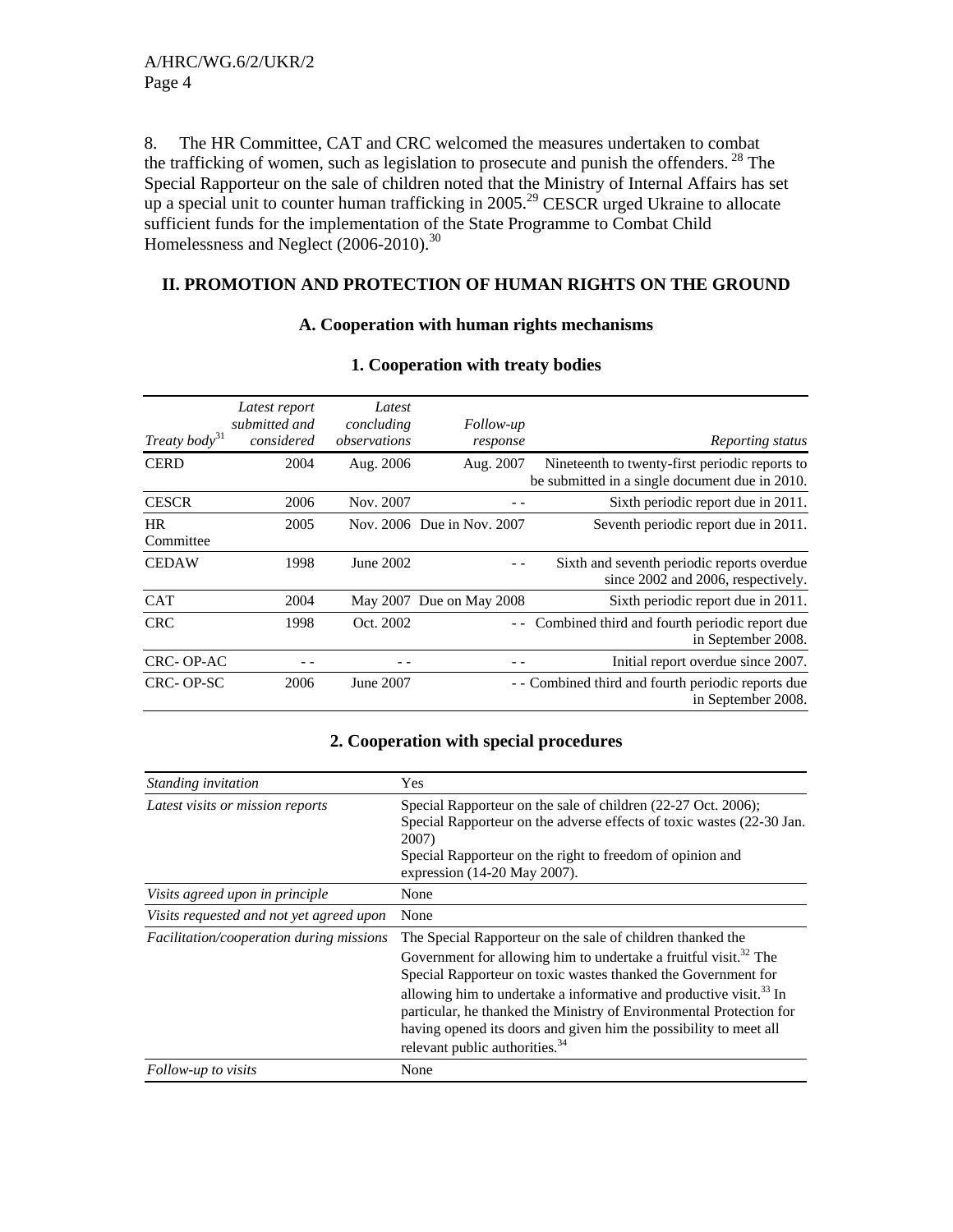| Responses to letters of allegation and<br>urgent appeals          | Between 1 January 2004 and 31 December 2007, a total of 17<br>communications were sent to the Government. In addition to<br>particular groups, these communications concerned 37 individuals,<br>including 4 women. During the same period Ukraine replied to 15<br>communications, (88 per cent). |
|-------------------------------------------------------------------|----------------------------------------------------------------------------------------------------------------------------------------------------------------------------------------------------------------------------------------------------------------------------------------------------|
| Responses to questionnaires on thematic<br>$issues$ <sup>35</sup> | Ukraine responded to two questionnaires of the 12 questionnaires<br>sent by the special procedures mandate holders <sup>36</sup> between 1 January<br>2004 and 31 December 2007, within the deadline. <sup>37</sup>                                                                                |

# **3. Cooperation with the Office of the High Commissioner for Human Rights**

9. In 2004 and 2005, OHCHR cooperated closely with the United Nations Country Team in the process of preparation of the Common Country Assessment (CCA) and the United Nations Development Assistance Framework. In 2004, OHCHR conducted a CCA/UNDAF training session and, in 2005, it facilitated a UNDAF prioritization workshop. Since 2006, a UNDP Human Rights Adviser has been working under the direct supervision of the Resident Representative.

#### **B. Implementation of international human rights obligations**

#### **1. Equality and non-discrimination**

10. In 2007, CESCR recommended that Ukraine consider adopting comprehensive antidiscrimination legislation and amending its Criminal Code to include provisions on racially motivated crimes. In 2006, CERD expressed concern, that the draft Anti-Discrimination Bill covers direct but not indirect discrimination.<sup>38</sup> Pursuant to CERD concluding observations, Ukraine provided extensive information on article 161 of the Criminal Code, under which incitement to racial discrimination is punishable only where intent can be proven and only if the victim is a citizen. $39$ 

11. In 2007, the Special Rapporteur on the right to freedom of opinion and expression highlighted the need to address racial and ethnic hatred, aggravated by violence against ethnic groups, immigrants and other foreigners, who are often victims of discrimination, and the need for coordinated action by different organs of the Government.<sup>40</sup> The HR Committee noted with concern problems of anti-Semitism and reports of vandalism of religious sites of minorities, and recommended that Ukraine ensure all members of ethnic, religious, or linguistic minorities be protected against violence and discrimination, while CERD recommended preventive measures be taken to protect religious sites belonging to minorities.41 Ukraine informed CERD that the implementation of systematic measures will promote tolerance and actively counteract any manifestation of racial or religious hatred.<sup>42</sup> CAT further requested Ukraine to publicly condemn hate crimes and other violent acts of racial discrimination, xenophobia and related violence and work to eradicate incitement and any role public officials or law enforcement personnel might have in such violence.<sup>43</sup>

12. CERD expressed concern about the persistence of negative societal attitudes and stereotypes against Roma. In 2002, CRC also expressed concern that Roma suffer from widespread discrimination.<sup>44</sup> Both CERD in 2006 and CESCR in 2007 recommended that Ukraine take immediate steps to issue all Roma with personal and other relevant identification documents.45 In its follow-up response to CERD, Ukraine explained the lack of identity documents by, inter alia, the fact that most of the Roma have no registered place of residence in the country. $46$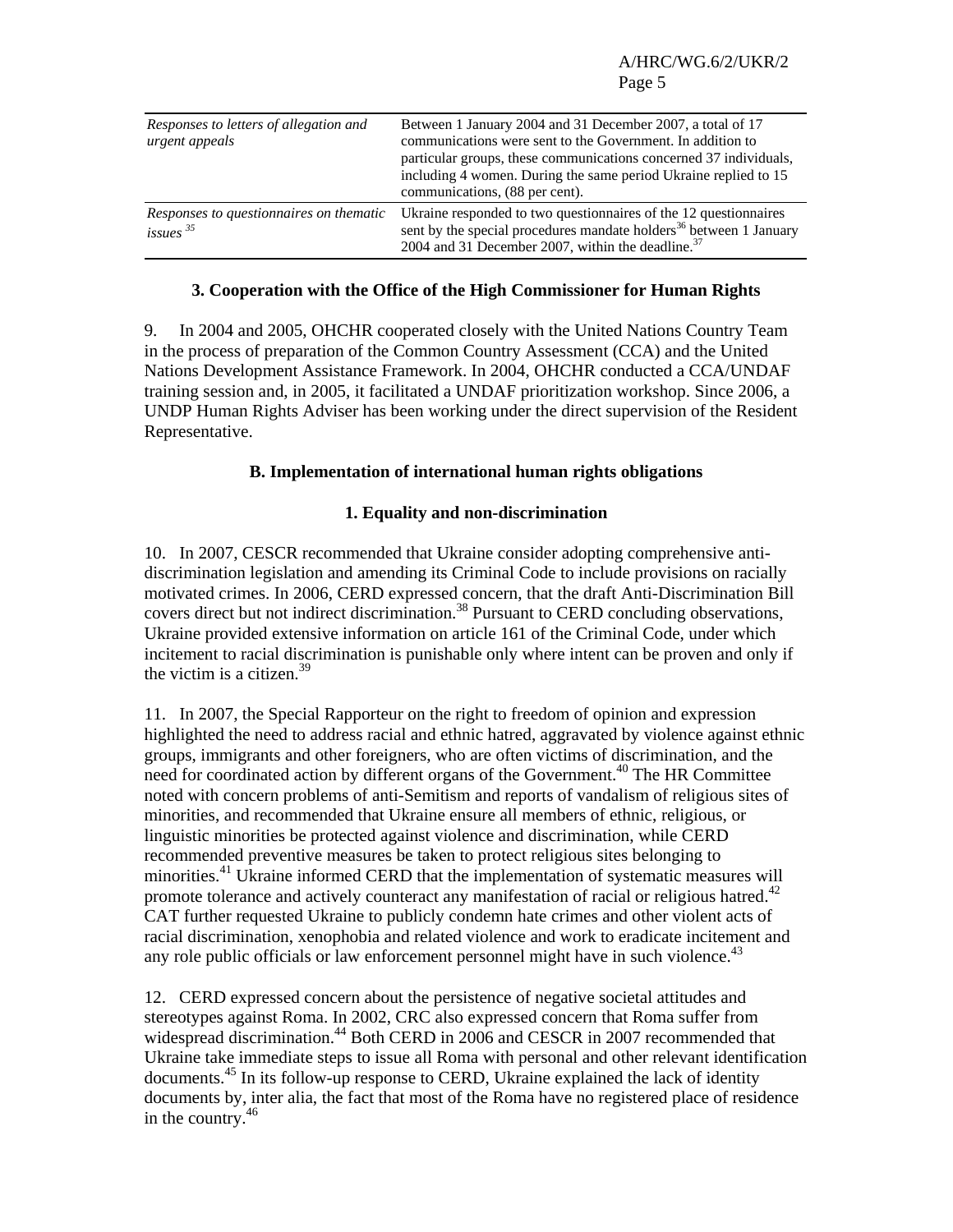13. In 2002, CEDAW noted with concern the persistence of traditional stereotypes regarding the role of women. In 2007, CESCR expressed its concern, as did CEDAW in 2002 that only 7 per cent (5 per cent in CEDAW concluding observations) of the members of Parliament are women and that women are underrepresented at top level in the public service. CESCR recommended, as did CEDAW previously, that Ukraine adopt temporary special measures, with a view to increasing the representation of women.<sup>47</sup> The HR Committee recommended that Ukraine continue to recruit women for public office and consider a legislative or administrative standard requiring equal pay for equal work.<sup>48</sup>

# **2. Right to life, liberty and security of the person**

14. CAT regretted that the definition of torture contained in the Criminal Code does not fully reflect all elements contained in article 1 of the Convention, notably with respect to discrimination.49 It expressed deep concern at allegations of torture and ill-treatment of suspects during detention, and at the lack of compensation and appropriate measures of rehabilitation for victims of torture, trafficking, domestic and other sexual violence<sup>50</sup> and recommended that Ukraine reinforce its training programmes on the absolute prohibition of torture and in the detection of signs of torture and ill-treatment.<sup>51</sup>

15. CAT in 2007 and CRC in 2002 expressed concern at allegations of torture and illtreatment committed by law-enforcement personnel, and at the apparent impunity of the perpetrators.52 The HR Committee made similar remarks and recommended Ukraine, inter alia, to ensure the safety and proper treatment of all persons held in custody by the police and to consider the establishment of an independent police complaints mechanism.<sup>53</sup> CAT recommended that Ukraine ensure that all public officials can be prosecuted,<sup>54</sup> that all detained suspects are afforded fundamental legal safeguards during their detention,<sup>55</sup> and requested that all allegations of torture and ill-treatment are promptly and impartially investigated.<sup>56</sup>

16. CERD, and CESCR and CAT in 2007,<sup>57</sup> expressed concern about allegations of police abuse of Roma, and of persons belonging to other minorities, asylum-seekers and non-citizens of different ethnic origin. CERD urged Ukraine, inter alia, to effectively investigate complaints and to provide adequate protection and compensation to victims.<sup>58</sup> In its follow-up response, the State provided information on the Ukrainian legislative and administrative framework governing militia and informed the Committee that, since the beginning of 2007, no reports of unlawful acts by members of the militia against foreign citizens and Roma, have been received.<sup>59</sup> Upon consideration of Ukraine's response, CERD noted, however, that the reply did not contain answers to the specific recommendations made by the Committee on this issue and requested Ukraine to supply further information.<sup>60</sup>

17. CESCR, CAT and the HR Committee expressed concern about reports on substandard living conditions in prisons and pre-trial detention centres, and about the prevalence of HIV/AIDS and tuberculosis among detainees. CESCR, CERD and CAT, the latter also highlighted by UNHCR,<sup>61</sup> expressed further concern about the poor conditions of detention for refugees and asylum-seekers. The three committees recommended that Ukraine reduce the prison population, including by using alternative sanctions, and guarantee the right of detainees to be treated humanely. $62$ 

18. The 2004 CCA noted that the increasing incidence of domestic violence faced by the Ukrainian society is another concern that also hinders development efforts. $^{63}$  In 2007, CESCR expressed grave concern, as did CEDAW in 2002, about the high incidence of domestic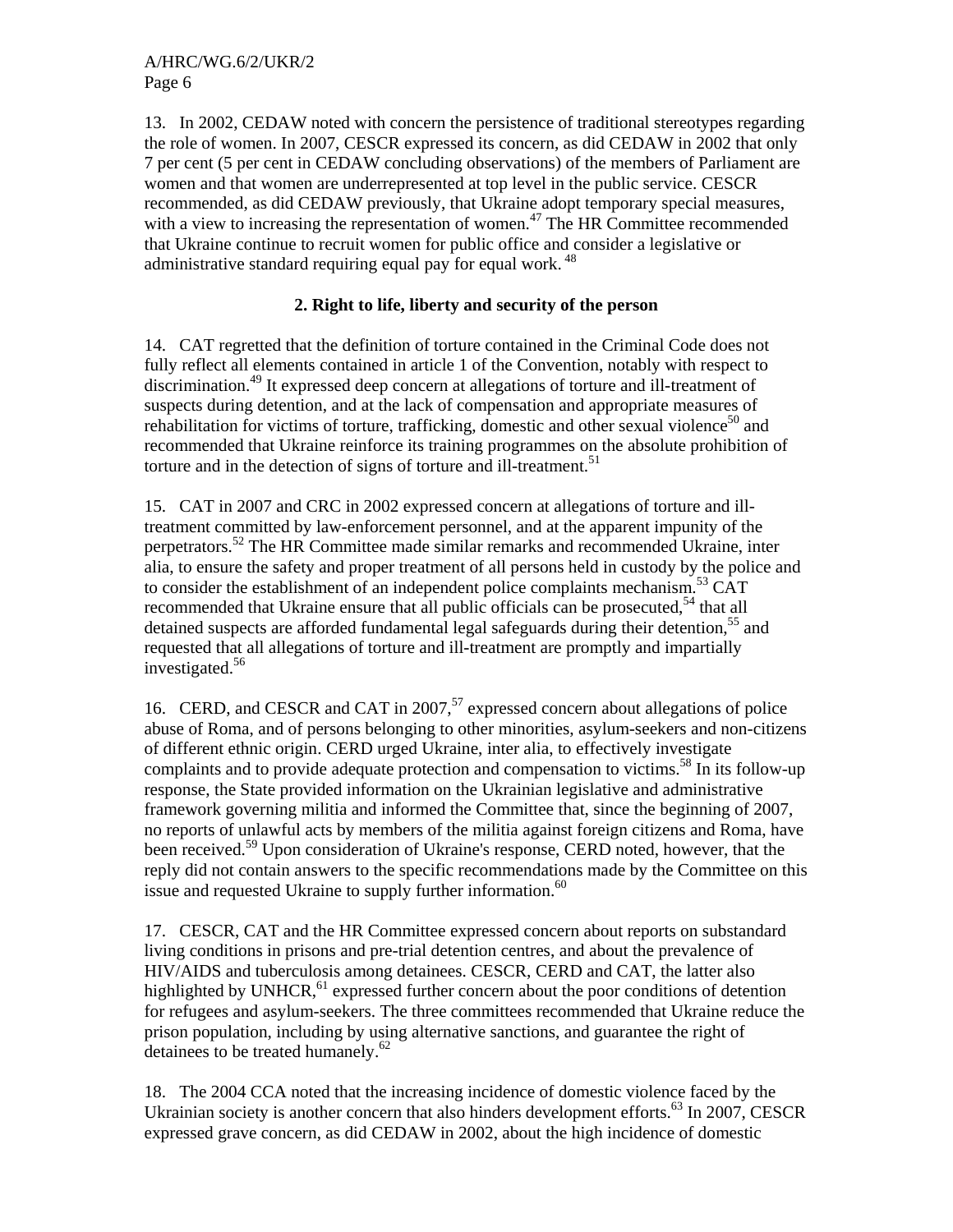violence, in particular against women and children whereas CAT noted the extremely low level of cases brought to justice. The HR Committee, CESCR and CAT recommended that Ukraine intensify its efforts to combat domestic violence, and ensure that centres for rehabilitation are available to all victims.<sup>64</sup> In 2006, the HR Committee noted the adoption of a Domestic Violence Act and the establishment of crisis and rehabilitation centres for the victims and, with CESCR, also recommended that Ukraine ensure that any notion of victim behaviour is not used as a form of impunity. CESCR further urged Ukraine to proceed with the adoption of a criminal law provision specifically criminalizing domestic violence.<sup>65</sup>

19. While acknowledging the progress made, CESCR and CAT remained concerned at the high number of persons trafficked for purposes of sexual exploitation. CRC expressed further concern about the information that child victims of crimes covered by OP--SC are often stigmatized and may be tried and placed in detention. CESCR recommended thatUkraine further intensify its efforts to combat trafficking in persons, by, inter alia, allocating sufficient funds for the implementation of the State Programme to Combat Trafficking in Human Beings. CAT further called upon Ukraine to have each case promptly investigated and that perpetrators are brought to justice.<sup>66</sup>

20. The Special Rapporteur on the sale of children in 2007, and the 2004 CCA report noted that as a result of Ukraine's economic transition period, an increasing number of children were placed in public care and were victims of trafficking.<sup>67</sup> He expressed concern about the absence of effective governmental policies and noted that the allocation of resources to tackle this problem should be a priority. $68^{\circ}$  He was also been made aware that child prostitution in Ukraine has increased in recent years<sup>69</sup> and that the country is increasingly becoming a main destination for sex tourism.<sup>70</sup> He recommended that Ukraine adopt a number of legislative measures, such as decriminalizing prostitution, defining the age of sexual consent, defining the crime of pornography, and allowing children to file complaints of abuse without parental consent.<sup>71</sup>

21. In 2007, CESCR expressed deep concern about reports that more than 400,000 children below the age of 15 are working in the informal and illegal economy and urged the State to intensify its efforts to combat child labour.<sup>72</sup> CESCR also noted with deep concern that several thousands of children live in the streets and are vulnerable to police abuse, various forms of exploitation, as well as to health risks such as  $HIV/ALDS$ <sup>73</sup> Similar concerns were expressed by the Special Rapporteur on the sale of children, who, inter alia, noted that the procedures regarding adoptions are lengthy and recommended that they be simplified, giving priority to foster families and to adoption inside the country.<sup>74</sup>

# **3. Administration of justice and the rule of law**

22. According to the Special Rapporteur on the sale of children<sup>75</sup> and the HR Committee, despite efforts to strengthen the independence of the judiciary, corruption remains a persistent problem, and the process for appointment of judges is not transparent. The Committee called upon Ukraine to promote the integrity of the judiciary by providing adequate remuneration for judges and by establishing an independent body responsible for appointing, promoting and disciplining judges.<sup>76</sup> CESCR recommended that Ukraine ensure the effective judicial protection of economic, social and cultural rights, including through the introduction of a right of direct individual access to the Constitutional Court.<sup>77</sup>

23. In 2007, CAT recommended that Ukraine pursue efforts to reform the General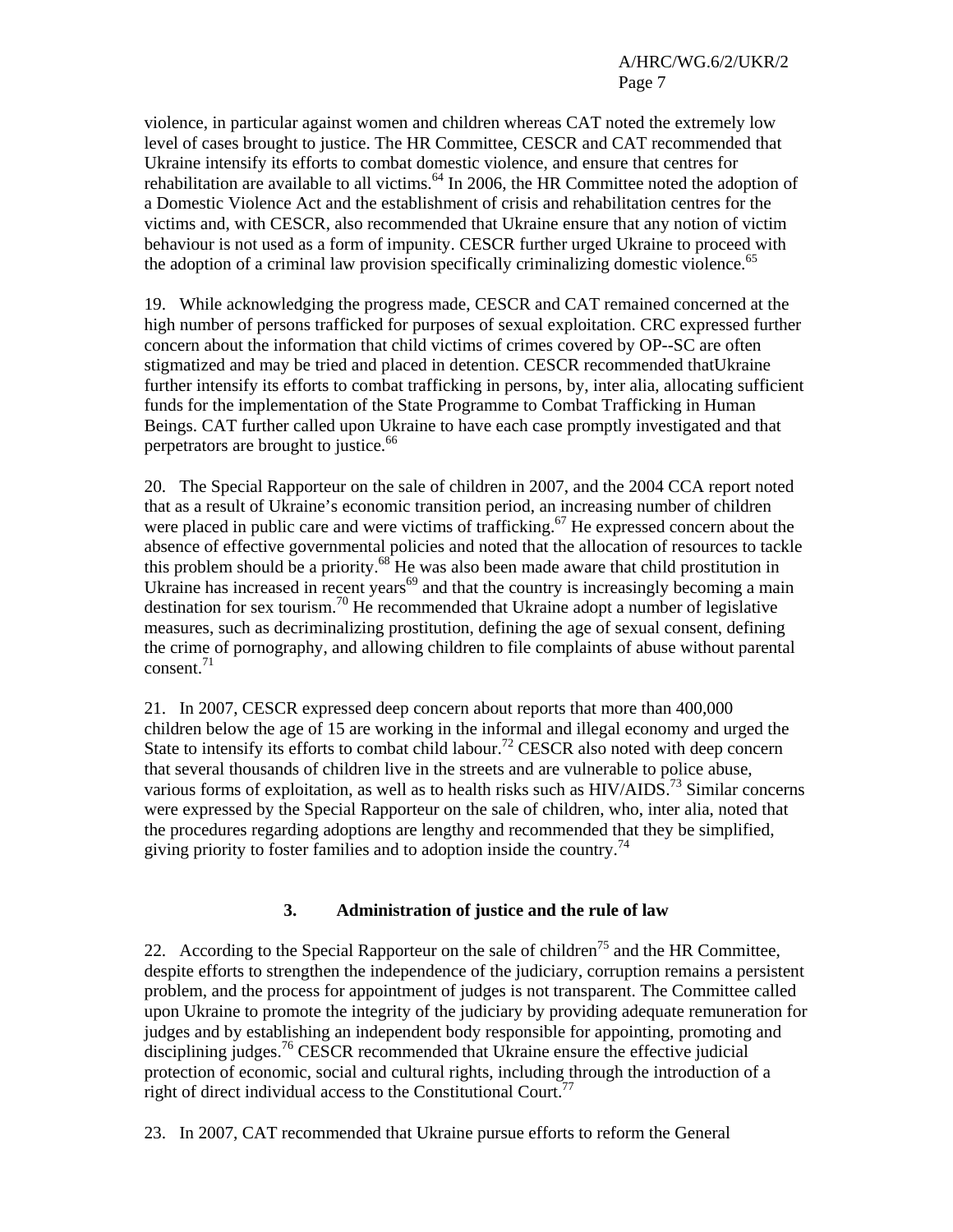Prosecutor's office, in order to ensure its independence and impartiality, and to separate the function of criminal prosecution from the function of supervision of investigations in allegations of torture. CAT also recommended the establishment an independent oversight system mechanism to ensure prompt and impartial investigations into allegations of torture during criminal investigations.<sup>78</sup>

24. The Special Rapporteur on the sale of children and UNICEF<sup>79</sup> noted that Ukraine has no separate judicial system for children and youth. Although authorities have assured that minors are always separated from adults, he was concerned about the risks of abuses, $80^{\circ}$  and stated that the establishment of a separate juvenile justice system in conformity with international standards should be a priority.81 CRC expressed similar concerns and recommended that Ukraine ensure full implementation of juvenile justice standards and use detention, including pre-trial detention, only as a measure of last resort.<sup>82</sup>

# **4. Freedom of expression and right to participate in public and political life**

25. A number of communications sent by the Special Rapporteur on the right to freedom of opinion and expression are related to allegations of violence, including fatal attacks, arrest and trial of journalists.<sup>83</sup> In most of these cases, it was alleged that the journalists had been investigating cases of corruption. $84$ . In all these cases, the Government provided detailed replies, noting in a number of cases that investigations were underway or had been finalised.<sup>85</sup> During his visit to Ukraine, the Special Rapporteur noted that there was undue delay in the determination of cases of violence against journalists and many of the perpetrators have not been brought to justice.<sup>86</sup> In addition, CAT and the HR Committee noted that violent attacks against journalists, as well as the harassment of journalists, still pose a persistent threat to the freedom of the press. Both committees requested Ukraine to protect freedom of opinion and expression, and to ensure prompt and impartial investigation and prosecution.<sup>87</sup>

26. CERD noted that Crimean Tatars reportedly remain underrepresented in the public service of the Autonomous Republic of Crimea and called upon Ukraine to adopt measures to ensure their adequate representation, including at senior levels.<sup>88</sup> Following CERD concluding observations, Ukraine provided further information on this matter.<sup>89</sup>

# **5. Right to work and to just and favourable conditions of work**

27. Both CEDAW, in 2002, and CESCR, in 2007, expressed concern about the high rate of unemployment among women. CESCR also noted with concern that only few Roma can find regular employment and that the majority of them work as unskilled labourers.<sup>90</sup> CESCR noted with concern that the minimum wage does not provide an adequate standard of living for workers and their families,<sup>91</sup> and that employers reportedly obstruct the creation of independent trade unions. CESCR recommended that Ukraine take urgent measures to ensure the freedom to form and join trade unions of one's choice. $92$ 

# **6. Right to social security and to an adequate standard of living**

28. CESCR noted with concern that 28 per cent of the population reportedly live below the official poverty line and recommended that Ukraine allocate sufficient funds for the implementation of its poverty eradication strategy. $93$ 

29. The 2004 CCA noted that the demographic and health indicators reveal that a severe health- system crisis has developed in recent years<sup>94</sup> and that the poorer sectors of the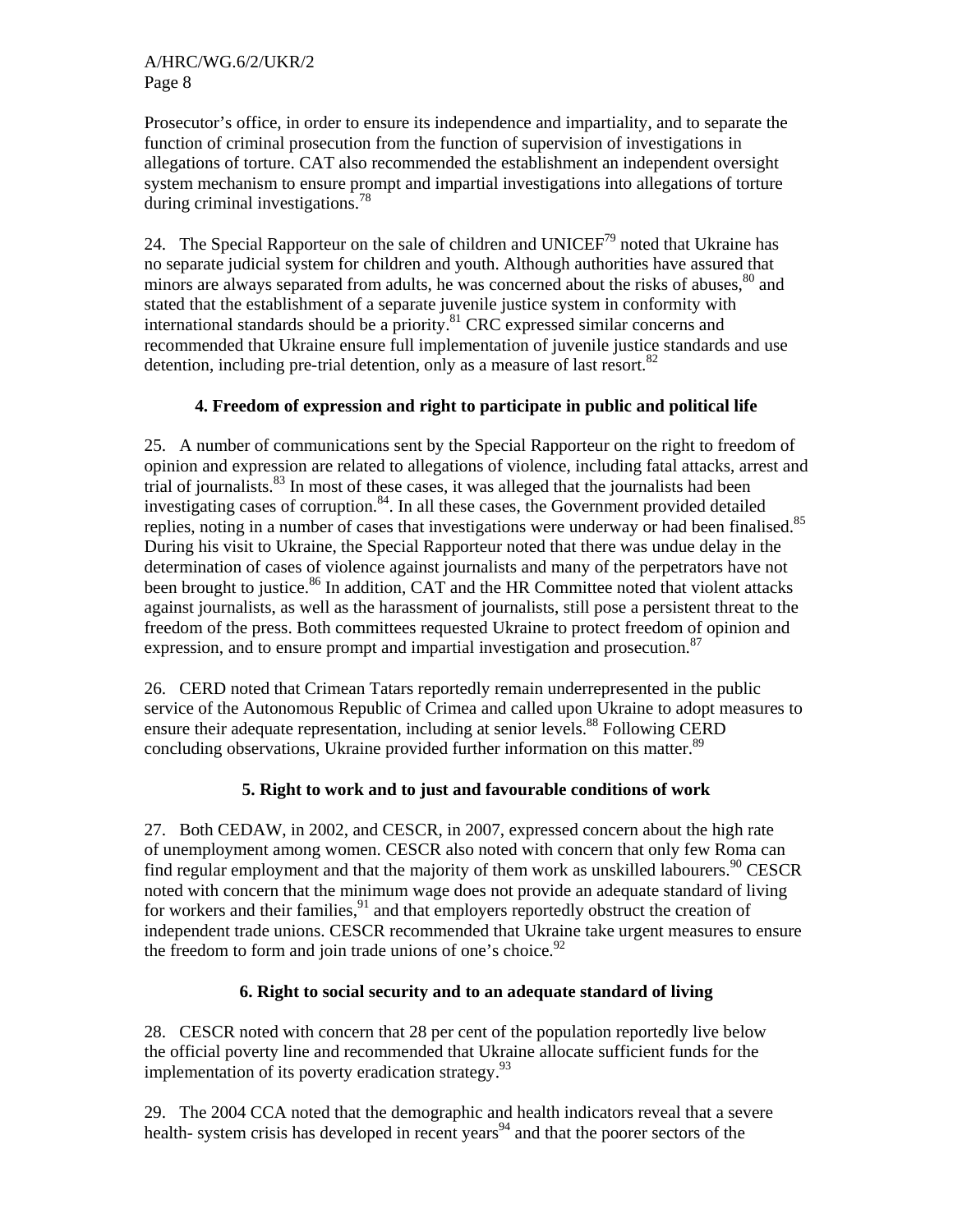population, especially those living in rural areas, continue to shoulder most of the burden of economic transition. This was particularly evident in regard to basic services in health and education.<sup>95</sup> Similar concerns were expressed by CESCR, which noted that the rural health system was poorly funded, and of lesser quality than the urban system.<sup>96</sup>

30. In 2002, CEDAW expressed concern about the status of women's health, especially their reproductive health, and urged Ukraine to reinforce programmes of sexual and reproductive behaviour and further discourage abortion as a means of birth control.<sup>97</sup> CRC expressed concern, inter alia, at the increase in child morbidity, the high maternal mortality rate and the increase in the number of disabled children, and the practice of institutionalizing them.<sup>98</sup> However, a 2006 WHO report noted that both infant and neonatal mortality rates in Ukraine are well below average rates.<sup>99</sup> The 2006 and 2007 UNDP reports indicated that the under-five mortality rate decreased from 18 per 1,000 live births in 2004 to 17 per 1,000 live births in  $2005.<sup>100</sup>$ 

31. A 2004 UNICEF report noted that Ukraine is one of the worst-affected countries in the region for people living with HIV.<sup>101</sup> UNICEF informed that there is a substantial funding gap to mount an effective AIDS response while at the same time funds remain unutilised due to low absorption capacity.<sup>102</sup> CESCR, and CRC in 2002, expressed grave concern at the high prevalence of HIV/AIDS in Ukraine. CESCR further noted with concern information from the State that in 2006, 70 persons out of 100,000 (80 out of 100,000 in rural areas) were suffering from tuberculosis, which is particularly prevalent among the prison population.<sup>103</sup> CESCR recommended, inter alia, that Ukraine improve the availability of HIV prevention and the treatment, and combat discrimination against persons living with HIV/AIDS and high risk groups.104

32. The Special Rapporteur on toxic wastes recommended that customs officials carry out systematic controls of all shipments of raw materials.<sup>105</sup> In addition, he noted that in the particular cases he examined, local authorities were not sufficiently proactive in providing information to members of the public that could have allowed them to take preventive measures.<sup>106</sup>

33. CRC remained concerned that one of the main factors exerting a harmful impact on children's health remains the aftermath of the Chernobyl disaster and noted that insufficient attention has been given to its long-term consequences.<sup>107</sup>

# **7. Right to education**

34. In 2007, CESCR recommended, inter alia, that Ukraine adopt special measures in order to increase school attendance by Roma children, combat discrimination against them, and that increase salaries for teachers, including minority language teachers, and teachers specialized in teaching Ukrainian and Russian as a non-native language.<sup>108</sup> CERD encouraged Ukraine to further promote the publication of textbooks for schoolchildren in minority languages.<sup>109</sup> Following CERD concluding observations, Ukraine provided further information on this matter. $110$ 

# **8. Minorities and indigenous peoples**

35. In 2007, CESCR expressed concern that, in spite of the efforts undertaken by Ukraine, most Crimean Tatars have been excluded, in the Autonomous Republic of Crimea, from the land privatization process, that only a limited number of Crimean Tatars have obtained plots of land, while others face criminal sanctions for squatting on land. CESCR recommended,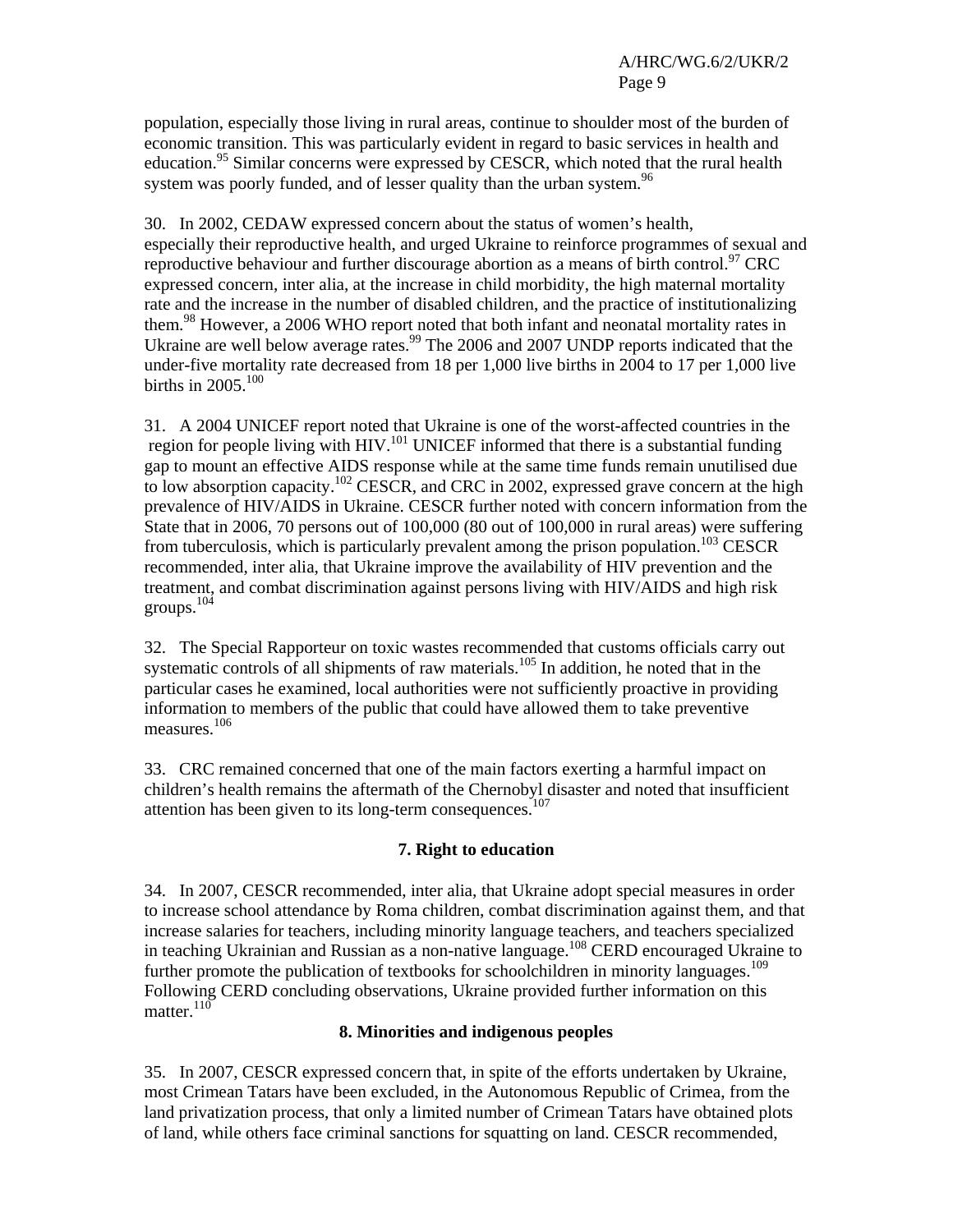inter alia, that Ukraine allocate sufficient funds for the implementation of the Programme for the Resettlement and Integration of Formerly Deported Persons.<sup>111</sup> CERD urged Ukraine to ensure that Crimean Tatars living in settlements enjoy legal security of tenure and access to basic infrastructures.<sup>112</sup> In its follow-up response to CERD, Ukraine provided facts and figures as well as information on programmes addressing this issue.<sup>113</sup> Upon consideration of Ukraine's follow-up report, CERD requested further specific information, notably on the possibilities to claim restitution for formerly confiscated property and on land allotments.<sup>114</sup>

36. CESCR noted that, according to the core document of Ukraine, only Ukrainians are considered to be an indigenous ethnic group, and it encouraged Ukraine to recognize the right of self-identification of all ethnic groups, as well as to ensure protection and development of their cultural heritage. CERD recommended that Ukraine consider recognizing the Ruthenian minority as a national minority.<sup>115</sup> Following CERD concluding observations, Ukraine provided further information on the Ruthenian minority.<sup>116</sup>

#### **9. Migrants, refugees and asylum-seekers**

37. In 2002, CRC welcomed, as also highlighted by UNHCR $<sup>117</sup>$ , the enactment of the</sup> "Refugee Law 2001"118 and requested Ukraine to ensure that asylum-seeking, refugee and illegal immigrant children have access to education and health services.<sup>119</sup> CERD noted with concern, also highlighted by UNHCR, $120$  that the Refugee Law does not contain standardized refugee determination criteria and recommended that Ukraine consider amending it.<sup>121</sup> A 2007 UNHCR report noted that the law does not provide access for UNHCR to refugees' individual files, or for refugees to have legal representation during the determination of their status.<sup>122</sup> In its follow-up response to CERD, Ukraine considered that the Refugee Act is in full conformity with the 1951 Convention relating to the Status of Refugees and the 1967 Protocol.<sup>123</sup> In 2007, CAT expressed concern, also highlighted by UNHCR,<sup>124</sup> about the discrimination that asylum-seekers face on grounds of nationality, and requested Ukraine to adopt the draft laws on refugees and on the legal status of foreign and stateless persons.

38. The Special Rapporteur on the question of torture sent a communication, in 2006, on 11 individuals who had been deported, following an extradition request, to another State where the Special Rapporteur was concerned that they may be at risk of torture. The Government replied that the individuals' applications for asylum had been rejected, that they had refused to appeal that decision, and were expelled following a court decision.<sup>125</sup>

#### **III. ACHIEVEMENTS, BEST PRACTICES, CHALLENGES AND CONSTRAINTS**

39. The Special Rapporteur on the freedom of opinion and expression noted in 2007 that, since 2004, the overall situation with regard to the exercise of the right to freedom of opinion and expression has improved.<sup>126</sup>

# **IV. KEY NATIONAL PRIORITIES, INITIATIVES AND COMMITMENTS**

#### **A. Pledges by the State**

40. In 2006, Ukraine committed, inter alia, to cooperate fully with the Human Rights Council, in terms of the Universal Periodic Review, and to continue to cooperate with United Nations human rights treaty bodies.<sup>127</sup>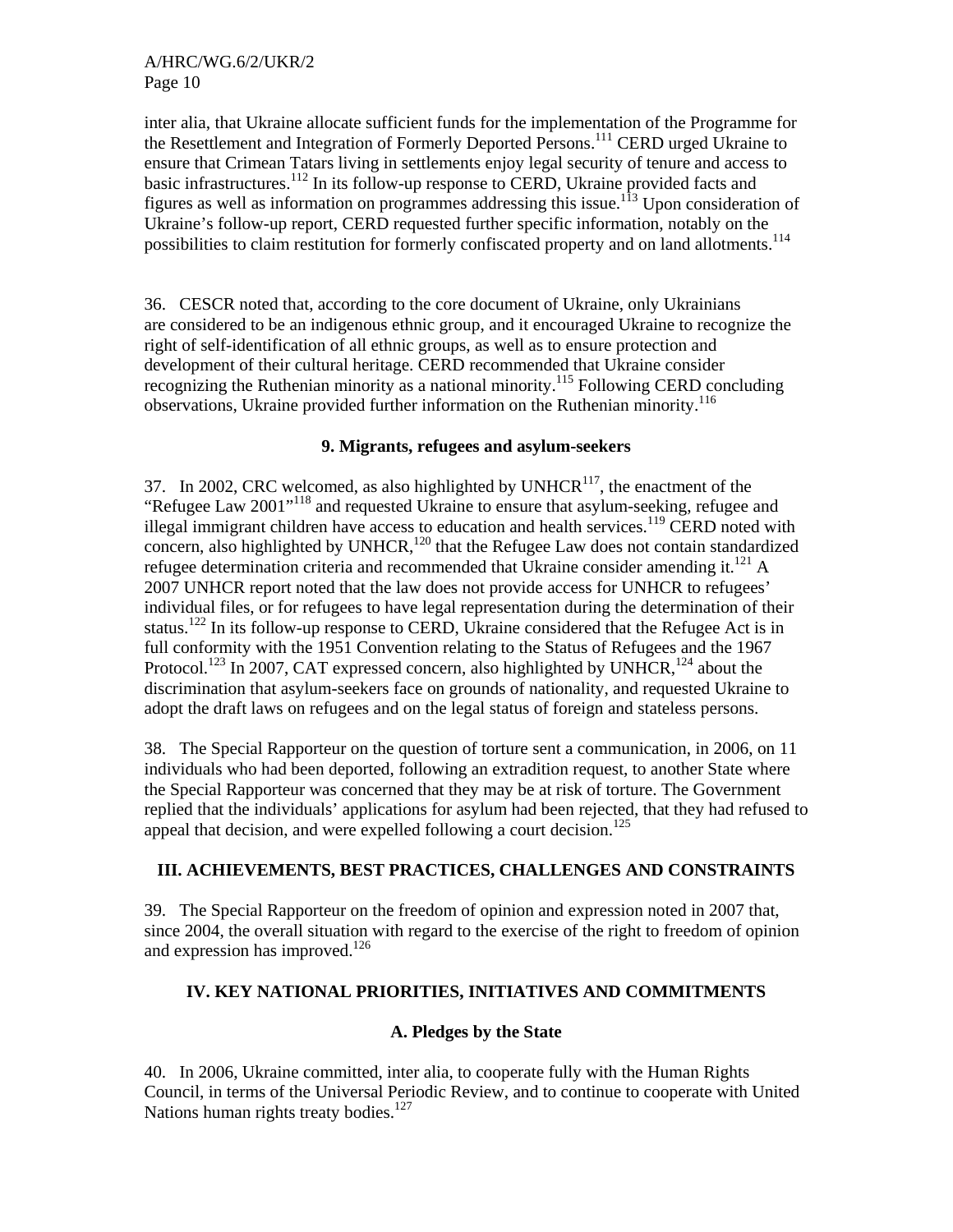#### **B. Specific recommendations for follow-up**

41. CAT requested that Ukraine provide, by May 2008, information on its response to CAT recommendations<sup>128</sup> concerning, inter alia, allegations of torture and ill-treatment, and acts of violence against journalists and minorities.<sup>129</sup>

42. The HR Committee requested information by November 2007, on the follow-up given to the Committee's recommendations<sup>130</sup> on acts of torture, conditions of detention, attacks against journalists and violence against minorities.<sup>131</sup> To date, Ukraine has not provided the HR Committee with the requested information.

43. CERD requested information, by August 2007, on the way Ukraine has followed up on its recommendations concerning the lack of identification documents and allegations of police abuse of Roma; the access to land, adequate housing and infrastructure of formerly deported persons, in particular Crimean Tatars.132 Ukraine provided on time detailed responses on follow-up measures taken to implement CERD recommendations.<sup>133</sup> At its seventy-second session (February-March 2008), CERD considered Ukraine's reply and asked for further information.<sup>134</sup>

44. The Special Rapporteur on the sale of children recommended, inter alia, the creation of a high-level independent institution to enforce children's rights and public policies, in line with CRC concluding observations $^{135}$ .

# **V. CAPACITY-BUILDING AND TECHNICAL ASSISTANCE**

45. The 2006-2010 UNDAF four priority areas are: (i) institutional reforms to enable all people to fulfill their human rights; (ii) civil society empowerment to enable all people to access services; (iii) health care and services with a special focus on raising quality and accessibility; (iii) reducing poverty through effectively targeted development and entrepreneurship.136

46. The Special Rapporteur on the sale of children encouraged the Government to seek assistance from the United Nations Country Team and other international organizations in implementing the recommendations of his report. $137$ 

*Notes* 

l

 $1$  Unless indicated otherwise, the status of ratifications of the instruments listed in the table may be found in *Multilateral Treaties Deposited with the Secretary-General: Status as at 31 December 2006* (ST/LEG/SER.E.25), supplemented by the official website of the United Nations Treaty Collection database, Office of Legal Affairs of the United Nations Secretariat, http://untreaty.un.org/.

 $2^2$  The following abbreviations have been used for this document:

| <b>ICERD</b>      | International Convention on the Elimination of All Forms of Racial Discrimination |
|-------------------|-----------------------------------------------------------------------------------|
| <b>ICESCR</b>     | International Covenant on Economic, Social and Cultural Rights                    |
| <b>ICCPR</b>      | International Covenant on Civil and Political Rights                              |
| <b>ICCPR-OP1</b>  | <b>Optional Protocol to ICCPR</b>                                                 |
| <b>ICCPR-OP 2</b> | Second Optional Protocol to ICCPR, aiming at the abolition of the death penalty   |
| <b>CEDAW</b>      | Convention on the Elimination of All Forms of Discrimination against Women        |
| <b>OP-CEDAW</b>   | <b>Optional Protocol to CEDAW</b>                                                 |
|                   |                                                                                   |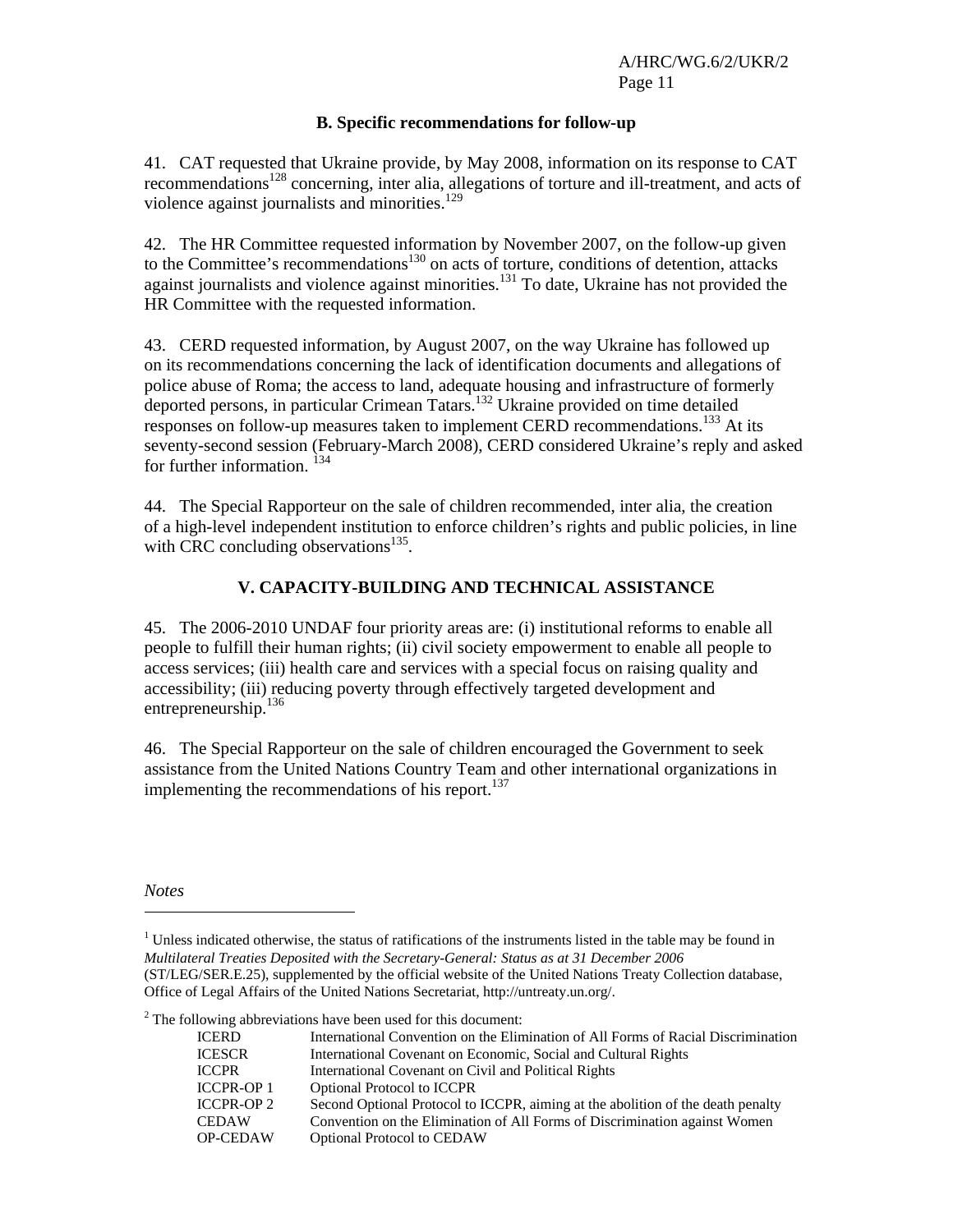| <b>CAT</b>   | Convention against Torture and Other Cruel, Inhuman or Degrading Treatment or<br>Punishment                      |
|--------------|------------------------------------------------------------------------------------------------------------------|
| OP-CAT       | Optional Protocol to CAT                                                                                         |
| CRC.         | Convention on the Rights of the Child                                                                            |
| CRC-OP-AC    | Optional Protocol to CRC on the involvement of children in armed conflict                                        |
| CRC-OP-SC    | Optional Protocol to CRC on the sale of children, child prostitution and child<br>pornography                    |
| <b>ICRMW</b> | International Convention on the Protection of the Rights of All Migrant Workers and<br>Members of Their Families |
| <b>CPD</b>   | Convention on the Rights of Persons with Disabilities                                                            |
| OP-CPD       | Optional Protocol to Convention on the Rights of Persons with Disabilities                                       |
| <b>CED</b>   | International Convention for the Protection of All Persons from Enforced                                         |
|              | Disappearance                                                                                                    |

 $3$  Information relating to other relevant international human rights instruments, including regional instruments, may be found in the pledges and commitments undertaken by Ukraine before the Human Rights Council, as contained in the note verbale dated 17 April 2006 sent by the Permanent Mission of Ukraine to the United Nations addressed to the President of the General Assembly.

<sup>4</sup> Protocol to Prevent, Suppress and Punish Trafficking in Persons, Especially Women and Children, supplementing the United Nations Convention against Transnational Organized Crime.

<sup>5</sup> 1951 Convention relating to the Status of Refugees and its 1967 Protocol, 1954 Convention relating to the status of Stateless Persons and 1961 Convention on the Reduction of Statelessness.

<sup>6</sup> Geneva Convention for the Amelioration of the Condition of the Wounded and Sick in Armed Forces in the Field (First Convention); Geneva Convention for the Amelioration of the Condition of Wounded, Sick and Shipwrecked Members of Armed Forces at Sea (Second Convention); Geneva Convention relative to the Treatment of Prisoners of War (Third Convention); Geneva Convention relative to the Protection of Civilian Persons in Time of War (Fourth Convention); Protocol Additional to the Geneva Conventions of 12 August 1949, and relating to the Protection of Victims of International Armed Conflicts (Protocol I); Protocol Additional to the Geneva Conventions of 12 August 1949, and relating to the Protection of Victims of Non-International Armed Conflicts (Protocol II); Protocol Additional to the Geneva Conventions of 12 August 1949, and relating to the Adoption of an Additional Distinctive Emblem (Protocol III). For the official status of ratifications, see Federal Department of Foreign Affairs of Switzerland, at:

http://www.eda.admin.ch/eda/fr/home/topics/intla/intrea/chdep/warvic.html..

<sup>7</sup> International Labour Organization Convention No. 29 concerning Forced or Compulsory Labour; Convention No. 105 concerning the Abolition of Forced Labour, Convention No. 87 concerning Freedom of Association and Protection of the Right to Organize; Convention No. 98 concerning the Application of the Principles of the Right to Organize and to Bargain Collectively; Convention No. 100 concerning Equal Remuneration for Men and Women Workers for Work of Equal Value; Convention No. 111 concerning Discrimination in Respect of Employment and Occupation; Convention No. 138 concerning Minimum Age for Admission to Employment; Convention No. 182 concerning the Prohibition and Immediate Action for the Elimination of the Worst Forms of Child Labour.

<sup>8</sup> CESCR, Concluding observations, E/C.12/UKR/CO/5, adopted on 20 November 2007, para.4, 5, 7, 57 and 58, CEDAW, Concluding observations,  $A/57/38$ , adopted on 6 June 2002,  $27<sup>th</sup>$  session, para.298.

<sup>9</sup> Special Rapporteur on sale of children, child pornography and child prostitution, A/HRC/4/31/Add.2, para. 75(a), CESCR, E/C.12/UKR/CO/5, para. 60.

 $10$  Special Rapporteur on the adverse effects of the illicit movement and dumping of toxic and dangerous products and wastes on the enjoyment of human rights, A/HRC/5/5/Add.2, para.6.

<sup>11</sup> CRC, Optional protocol to the Convention on the rights of the child on the sale of children, child prostitution and child pornography (CRC-OP-SC), Concluding observations, CRC/C/OPSC/UKR/CO/1, adopted on 8 June 2007, para.30, CRC, Concluding observations, CRC/C/15/Add.191, para.49.

<sup>12</sup> UNHCR submission to the UPR on Ukraine, pp. 2-3, citing CRC/C/15/Add.191, paras. 62-63.

 $13$  CRC, 2002, Concluding Observations, CRC/C/15/Add.191, paras. 63 (e).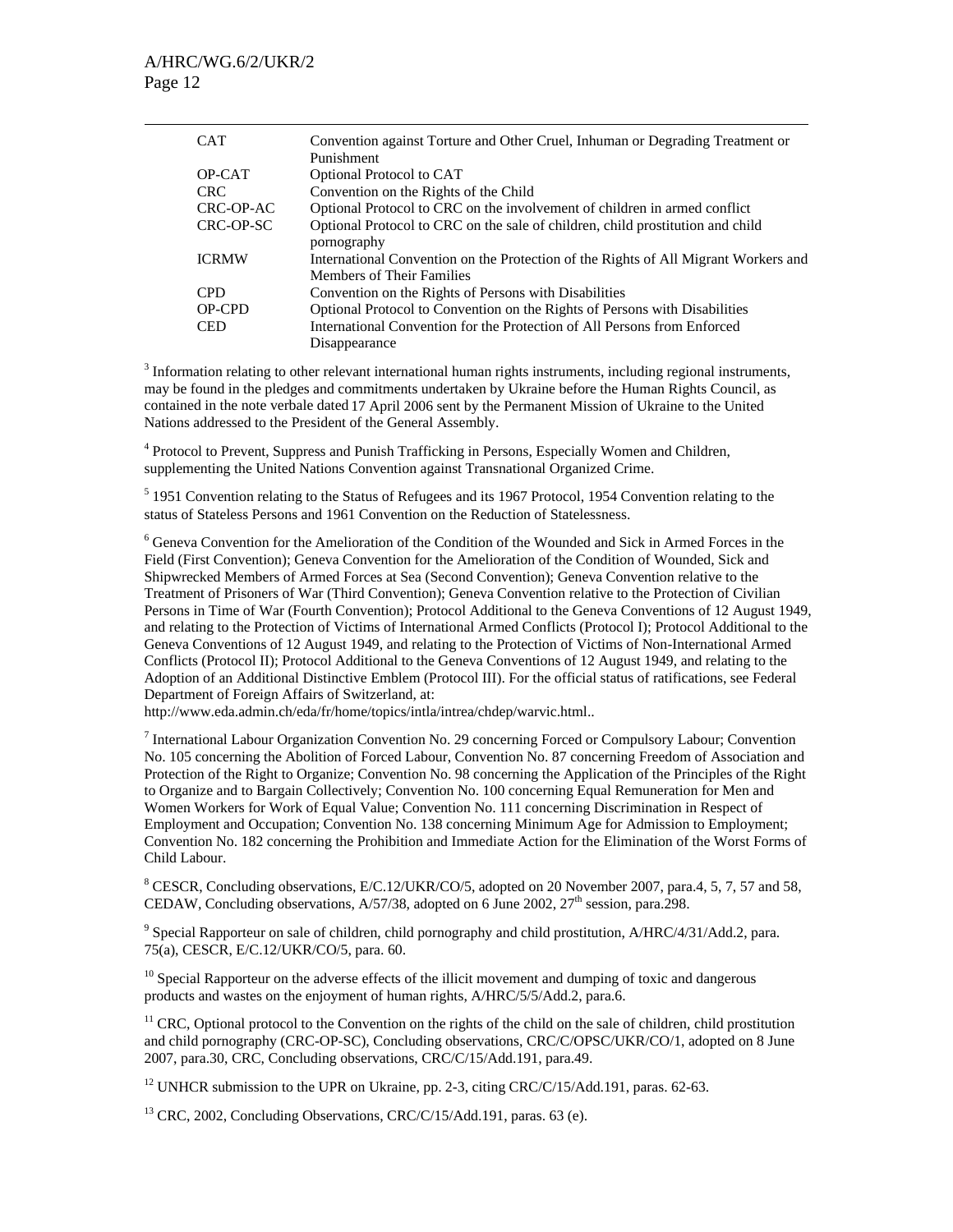<sup>14</sup> Special Rapporteur on the adverse effects of the illicit movement and dumping of toxic and dangerous products and wastes on the enjoyment of human rights, A/HRC/5/5/Add.2, para. 7.

<sup>15</sup> Special Rapporteur on the adverse effects of the illicit movement and dumping of toxic and dangerous products and wastes on the enjoyment of human rights, A/HRC/5/5/Add.2, para.8.

<sup>16</sup> Special Rapporteur on the adverse effects of the illicit movement and dumping of toxic and dangerous products and wastes on the enjoyment of human rights, A/HRC/5/5/Add.2, paras. 21,22, 23, 35, 36, 37, 38, 39.

 $17$  Special Rapporteur on the adverse effects of the illicit movement and dumping of toxic and dangerous products and wastes on the enjoyment of human rights, A/HRC/5/5/Add.2, para. 50.

<sup>18</sup> UNICEF submission to the UPR on Ukraine, pp. 2-3, paras. 4-5.

<sup>19</sup> UNICEF submission to the UPR on Ukraine, p. 3, paras. 7-10.

<sup>20</sup> CEDAW, op.cit., para.273, CRC, CRC-OPSC, op.cit., para.17, CRC, Concluding observations, CRC/C/15/Add.191, adopted on 4 October 2002, para.9.

 $21$  CERD, information provided by the Government of Ukraine on the implementation of the concluding observations of CERD, CERD/C/UKR/CO/18/Add.1, 27 August 2007, para.27.

<sup>22</sup> CESCR, op.cit., para.9 and 32, CERD, op. cit. para. 6, the HR Committee, op.cit., para.3 and 5, CAT, Concluding Observations, CAT/C/UKR/CO/5, adopted on 18 May 2007, para.21.

<sup>23</sup> CERD, Concluding observations, CERD/C/UKR/CO/18, adopted on 17 August 2008, para.6.

<sup>24</sup> CERD, op.cit., para.3c, CRC, CRC-OP-SC, op.cit., para.27, CEDAW, op.cit., para.283.

<sup>25</sup> See United Nations Common Country Assessment, 2004, p. 5 accessible at http://www.undg.org/archive\_docs/5472-Ukraine\_CCA.doc (accessed on 25 February 2008).

26 The HR Committee, op.cit., para.4a.

 $27$  CEDAW, op.cit., para.278.

 $^{28}$  CAT, op.cit., para.6, CRC-OPSC, op.cit., para. 4 (e), the HR Committee, op.cit., para.4(b).

<sup>29</sup> Special Rapporteur on sale of children, child pornography and child prostitution, A/HRC/4/31/Add.2, para. 31.

<sup>30</sup> CESCR, op.cit., para.22 and 45.

 $31$  The following abbreviations have been used for this document:

| <b>CERD</b>  | Committee on the Elimination of Racial Discrimination        |
|--------------|--------------------------------------------------------------|
| <b>CESCR</b> | Committee on Economic, Social and Cultural Rights            |
| HR Committee | Human Rights Committee                                       |
| <b>CEDAW</b> | Committee on the Elimination of Discrimination against Women |
| <b>CAT</b>   | Committee against Torture                                    |
| CRC.         | Committee on the Rights of the Child                         |

<sup>32</sup> Special Rapporteur on the sale of children, child prostitution and child pornography, A/HRC/4/31/Add.2, para. 1.

<sup>33</sup> Special Rapporteur on the adverse effects of the illicit movement and dumping of toxic and dangerous products and wastes on the enjoyment of human rights, A/HRC/7/21, para. 1.

<sup>34</sup> Special Rapporteur on the adverse effects of the illicit movement and dumping of toxic and dangerous products and wastes on the enjoyment of human rights, A/HRC/5/5/Add.1, para.2.

 $35$  The questionnaires included in this section are those which have been reflected in a report by a Special Procedure mandate holder.

 $36$  - Special Rapporteur on the right to education (A/HRC/4/29): Questionnaire on the right to education of persons with disabilities Report of the Special Rapporteur on the right to education, the right to education of persons with disabilities sent in 2006);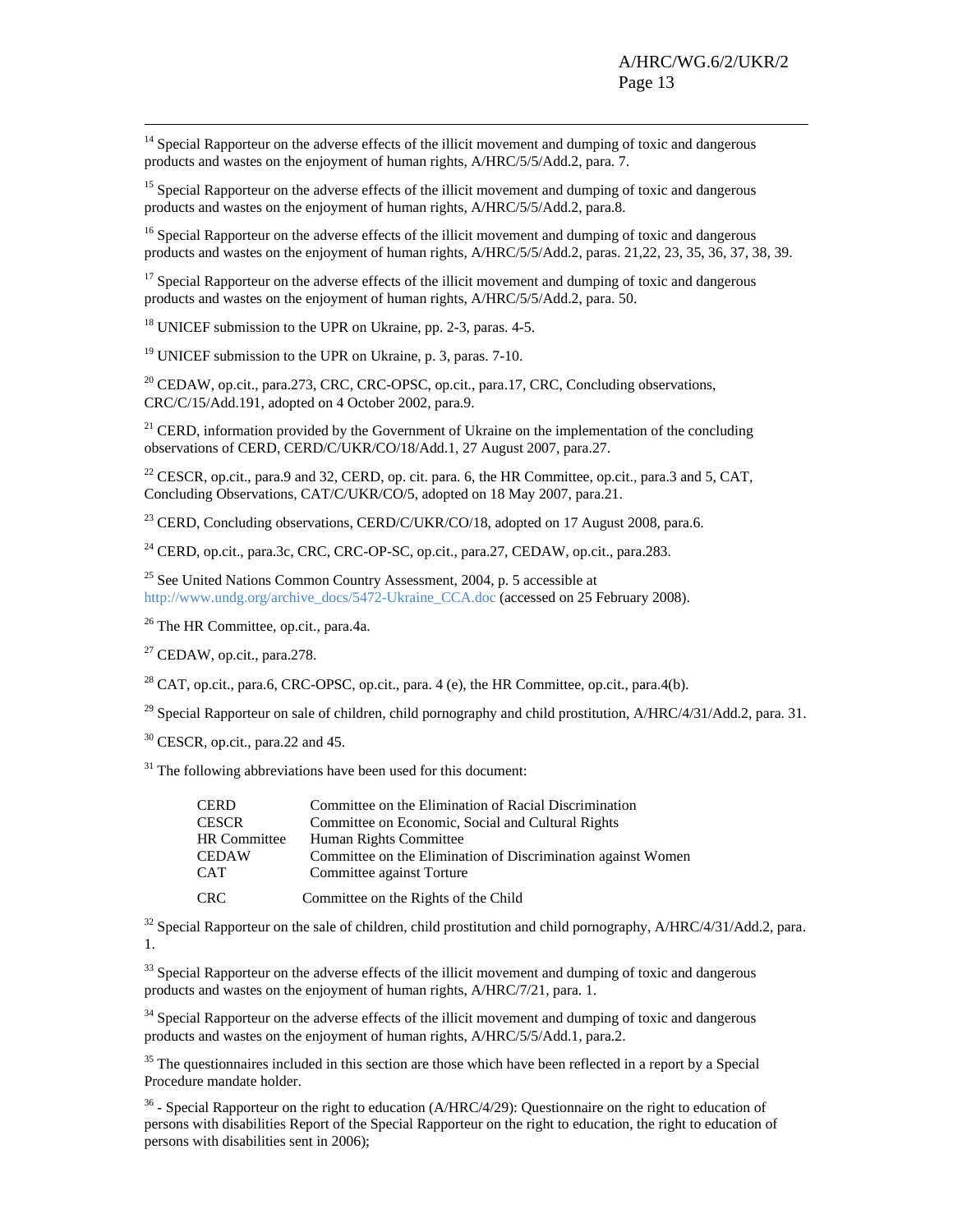- Special Rapporteur on the human rights of migrants (A/HRC/4/24): Questionnaire on the human rights of migrants on border control and measures to reduce/address irregular migration; expulsion; conditions for admission/stay; rights of migrants; and the protection of migrants sent on 8 and 9 September 2006;

- Special Rapporteur on trafficking in persons, especially in women and children (A/HRC/4/23): Questionnaire on Forced marriages in the context of trafficking in persons, especially women and children Report of the Special Rapporteur on the human rights aspects of the victims of trafficking in persons, especially women and children sent on 26 July 2006.

- Special Representative on human rights defenders (E/CN.4/2006/95/Add.5): Questionnaire aimed at identifying the main areas of progress and the remaining challenges that need to be addressed in relation to the implementation of the Declaration on the Right and Responsibility of Individuals, Groups and Organs of Society to Promote and Protect Universally Recognised Human Rights and Fundamental Freedoms sent in June 2005.

- Special Rapporteur on the situation of human rights and fundamental freedoms of indigenous people (A/HRC/6/15): Questionnaire on the human rights of indigenous peoples sent in August 2007

- Special Rapporteur on trafficking in persons, especially in women and children (E/CN.4/2006/62) and the Special Rapporteur on the sale of children, child prostitution and child pornography (E/CN.4/2006/67) : Joint questionnaire on demand for commercial sexual exploitation and trafficking and demand for sexual services deriving from exploitation sent on 25 and 26 July 2005.

- Special Rapporteur on the right to education (E/CN.4/2006/45): Questionnaire on girl's right to education sent in 2005.

- Working Group on the use of mercenaries as a means of violating human rights(A/61/341): Questionnaire on Mercenaries sent in mid-November 2005.

-Special Rapporteur on the sale of children, child prostitution and child pornography (A/HRC/4/31): Questionnaire on the Sale of Children's organs sent on July 2006.

- Special Rapporteur on the sale of children, child prostitution and child pornography (E/CN.4/2005/78): Questionnaire on Child pornography on the Internet sent on 30 July 2004.

 - Special Rapporteur on the sale of children, child prostitution and child pornography (E/CN.4/2004/9): Questionnaire on the Prevention of child sexual exploitation sent on 29 July 2003.

-Special Representative of the Secretary-General on the issue of human rights and transnational corporations and other business enterprise (A/HRC/4/35/Add.3) : Questionnaire to identify policies and practices by which states regulate, adjudicate and otherwise influence corporate actions.

<sup>37</sup> Questionnaire on the Sale of Children's organs and Questionnaire aimed at identifying the main areas of progress and the remaining challenges that need to be addressed in relation to the implementation of the Declaration on the Right and Responsibility of Individuals, Groups and Organs of Society to Promote and Protect Universally Recognised Human Rights and Fundamental Freedoms.

38 CESCR, op.cit., para.3, 33 and CERD, op.cit., para.7.

<sup>39</sup> CERD, information provided by the Government of Ukraine on the implementation of the concluding observations of CERD, CERD/C/UKR/CO/18/Add.1, 27 August 2007, para.15-19. CERD, op. cit. para. 9.

<sup>40</sup> United Nations Press Release, United Nations Special Rapporteur on the promotion and protection of the rights to freedom of opinion and expression ends visit to Ukraine, 23 May 2007.

<sup>41</sup> The HR Committee, op.cit., para.16 and CERD, op.cit., para.8.

 $42$  CERD, information provided by the Government of Ukraine on the implementation of the concluding observations of CERD, CERD/C/UKR/CO/18/Add.1, 27 August 2007, para.1-14.

 $43$  CAT, op. cit., para. 15.

44 CERD, op.cit., para.19, CRC, op.cit., para.74.

45 CESCR, op. cit., para.11 and 34 and CERD, op. cit., para.11.

<sup>46</sup> CERD, information provided by the Government of Ukraine on the implementation of the concluding observations of CERD, CERD/C/UKR/CO/18/Add.1, 27 August 2007, para.26.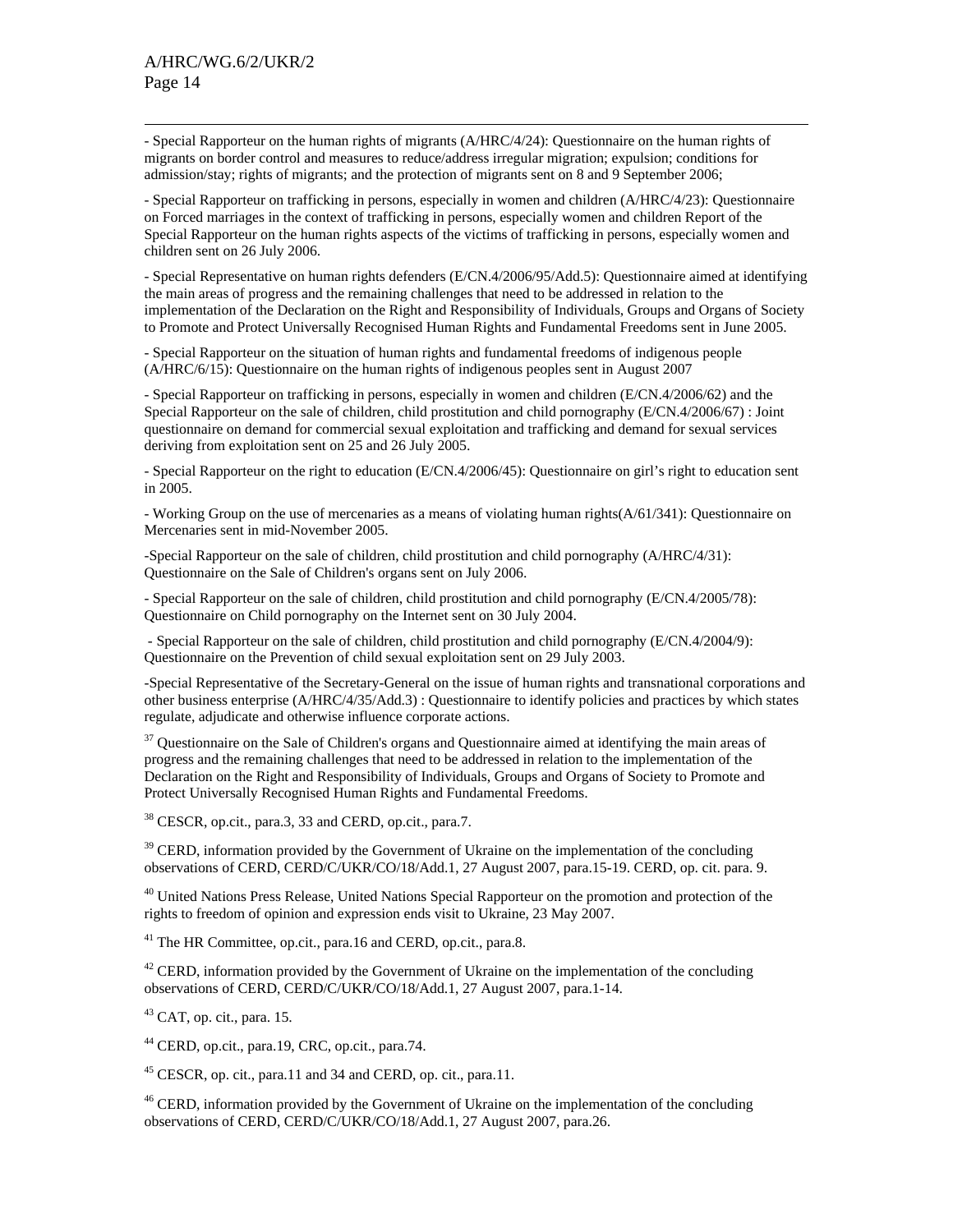47 CESCR, op.cit., para.12 and 35, CEDAW, op.cit., para.274 and 295.

48 The HR Committee, op.cit., para. 18.

 $^{49}$  CAT, op.cit., para.8.

 $50$  CAT, op.cit., para.21.

 $51$  CAT, op.cit., para.22.

 $52$  CAT, op. cit. para. 10, CRC, op. cit., para. 37.

53 HR Committee, op. cit., para. 7.

<sup>54</sup> CAT, op.cit., para.8.

<sup>55</sup> CAT, op.cit., para.9.

 $56$  CAT, op.cit., para.13.

57 CERD op. cit. 10, CESCR, op.cit., para.10 and CAT, op.cit., para.15.

58 CERD, op.cit., para.12.

<sup>59</sup> CERD, information provided by the Government of Ukraine on the implementation of the concluding observations of CERD, CERD/C/UKR/CO/18/Add.1, 27 August 2007, para.37-51.

<sup>60</sup> CERD, follow-up letter on Concluding observations dated 7 March 2008.

 $<sup>61</sup>$  UNHCR submission to the UPR on Ukraine, p. 1, citing CAT/C/UKR/CO/5, 38<sup>th</sup> session, para. 20.</sup>

 $62$  CESCR, op.cit., para.26 and 49, CAT, op.cit., para.20 and 25, CERD, op.cit., para.17(e)(i) and (iii), and the HR Committee, op.cit., para.11.

63 See United Nations Common Country Assessment, 2004, p. 5; accessible at http://www.undg.org/archive\_docs/5472-Ukraine\_CCA.doc (accessed on 25 February 2008).

64 CESCR, op.cit., para.19, CEDAW, op.cit., para.291 and CAT, op.cit., para.14.

65 The HR Committee, op.cit., para.10 and CESCR, op.cit., para.19 and 42.

 $^{66}$  CAT, op.cit., para. 14, CRC-OPSC, op.cit., para., 23, CESCR, op.cit., para. 20 and 43.

67 Special Rapporteur on sale of children, child pornography and child prostitution, A/HRC/4/31/Add.2, para. 45. See United Nations Common Country Assessment, 2004, p. 4; accessible at http://www.undg.org/archive\_docs/5472-Ukraine\_CCA.doc

<sup>68</sup> Special Rapporteur on sale of children, child pornography and child prostitution, A/HRC/4/31/Add.2, para.47.

<sup>69</sup> Special Rapporteur on sale of children, child pornography and child prostitution, A/HRC/4/31/Add.2, para 54.

 $^{70}$  Special Rapporteur on sale of children, child pornography and child prostitution, A/HRC/4/31/Add.2, para. 57.

<sup>71</sup> Special Rapporteur on sale of children, child pornography and child prostitution,  $A/HRC/4/31/Add.2$ , para. 75.

72 CESCR, op.cit., para.21 and 44.

73 CESCR, op.cit., para.22 and 45.

 $^{74}$  Special Rapporteur on sale of children, child pornography and child prostitution, A/HRC/4/31/Add.2, para.41, 49 and 77(c).

<sup>75</sup> Special Rapporteur on sale of children, child pornography and child prostitution, A/HRC/4/31/Add.2, para.70.

76 The HR Committee, op.cit., para.17.

77 CESCR, op.cit., para.55.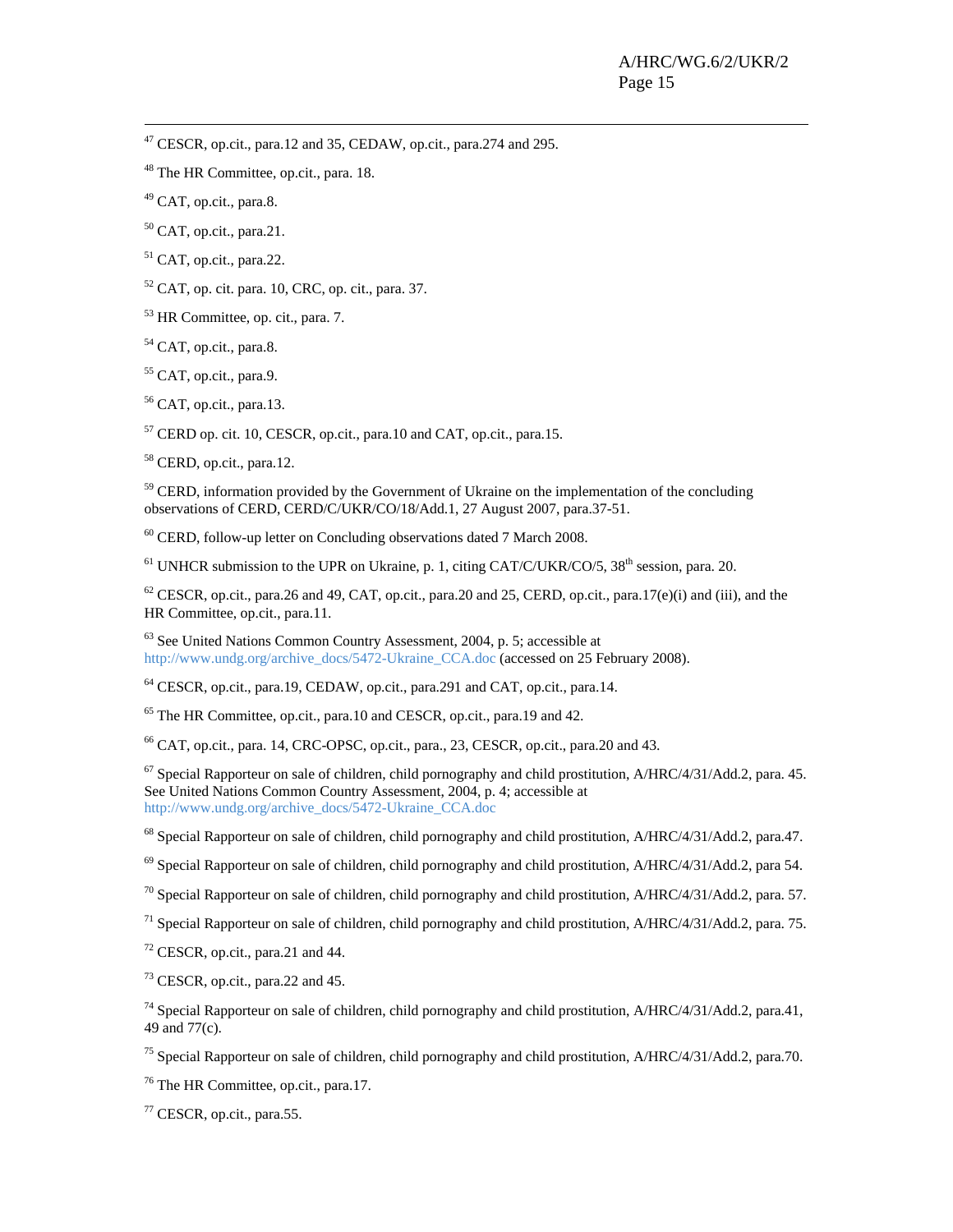78 78 CAT, op.cit., para. 10.

79 UNICEF submission to the UPR on Ukraine, p. 3, paras. 7-10.

<sup>80</sup> Special Rapporteur on sale of children, child pornography and child prostitution, A/HRC/4/31/Add.2, para. 58.

<sup>81</sup> Special Rapporteur on sale of children, child pornography and child prostitution, A/HRC/4/31/Add.2, para. 59.

 $82$  CRC, CRC-OP-SC, op.cit., para.21 and 22 and CRC, op.cit., para.70 and 71.

<sup>83</sup> Special Rapporteur on the promotion and protection of the rights to freedom of opinion and expression, E/CN.4/2005/64/Add.1 paras. 957, 960, 962. E/CN.4/2006/55/Add.1, paras. 1050, 1051.

<sup>84</sup> Special Rapporteur on the promotion and protection of the rights to freedom of opinion and expression, E/CN.4/2006/55/Add.1, para. 1050, 1052, E/CN.4/2005/64/Add.1, para.957, 960, 962.

<sup>85</sup> Special Rapporteur on the promotion and protection of the rights to freedom of opinion and expression, E/CN.4/2006/55/Add.1, para.1051, 1053; E/CN.4/2005/64/Add.1, para 958, 961.

<sup>86</sup> United Nations Press Release, United Nations Special Rapporteur on the promotion and protection of the rights to freedom of opinion and expression ends visit to Ukraine, 23 May 2007.

 $87$  CAT, op.cit., para.17 and the HR Committee, op.cit., para.14.

88 CERD, op.cit., para.14.

<sup>89</sup> CERD, information provided by the Government of Ukraine on the implementation of the concluding observations of CERD, CERD/C/UKR/CO/18/Add.1, 27 August 2007, para.55-59.

 $90$  CEDAW, op.cit., para.293, CESCR, op.cit., para.13, 14 and 37.

<sup>91</sup> CESCR, op.cit., para.15 and 38.

<sup>92</sup> CESCR, op.cit., para.17 and 40.

<sup>93</sup> CESCR, op.cit., para.23 and 46.

<sup>94</sup> See United Nations Common Country Assessment, 2004, p. 4 accessible at http://www.undg.org/archive\_docs/5472-Ukraine\_CCA.doc (accessed on 25 February 2008).

<sup>95</sup> See United Nations Common Country Assessment, 2004, p. 4 accessible at http://www.undg.org/archive\_docs/5472-Ukraine\_CCA.doc (accessed on 25 February 2008).

<sup>96</sup> CESCR, op.cit., para.27 and 29.

 $97$  CEDAW, op.cit., para.289 and 290.

<sup>98</sup> CRC, op.cit., para.58.

99 WHO, Highlights on Health in Ukraine 2005, Copenhagen, 2006, p. 1, available at http://www.euro.who.int/document/e88285.pdf (accessed on 25 February 2008).

<sup>100</sup> UNDP, 2007 Human Development Report, New York, 2007, p. 316; UNDP, 2006 Human Development Report, New York, p. 262.

101 UNICEF State of the Children's World 2005, New York, 2004, p. 68.

<sup>102</sup> UNICEF submission to the UPR on Ukraine, p. 1, para 6.

 $103$  CESCR, op.cit., para. 29.

 $104$  CRC, op.cit., para. 53, CESCR, op.cit., para. 28 and 51.

<sup>105</sup> Special Rapporteur on the adverse effects of the illicit movement and dumping of toxic and dangerous products and wastes on the enjoyment of human rights, A/HRC/5/5/Add.2, para. 50.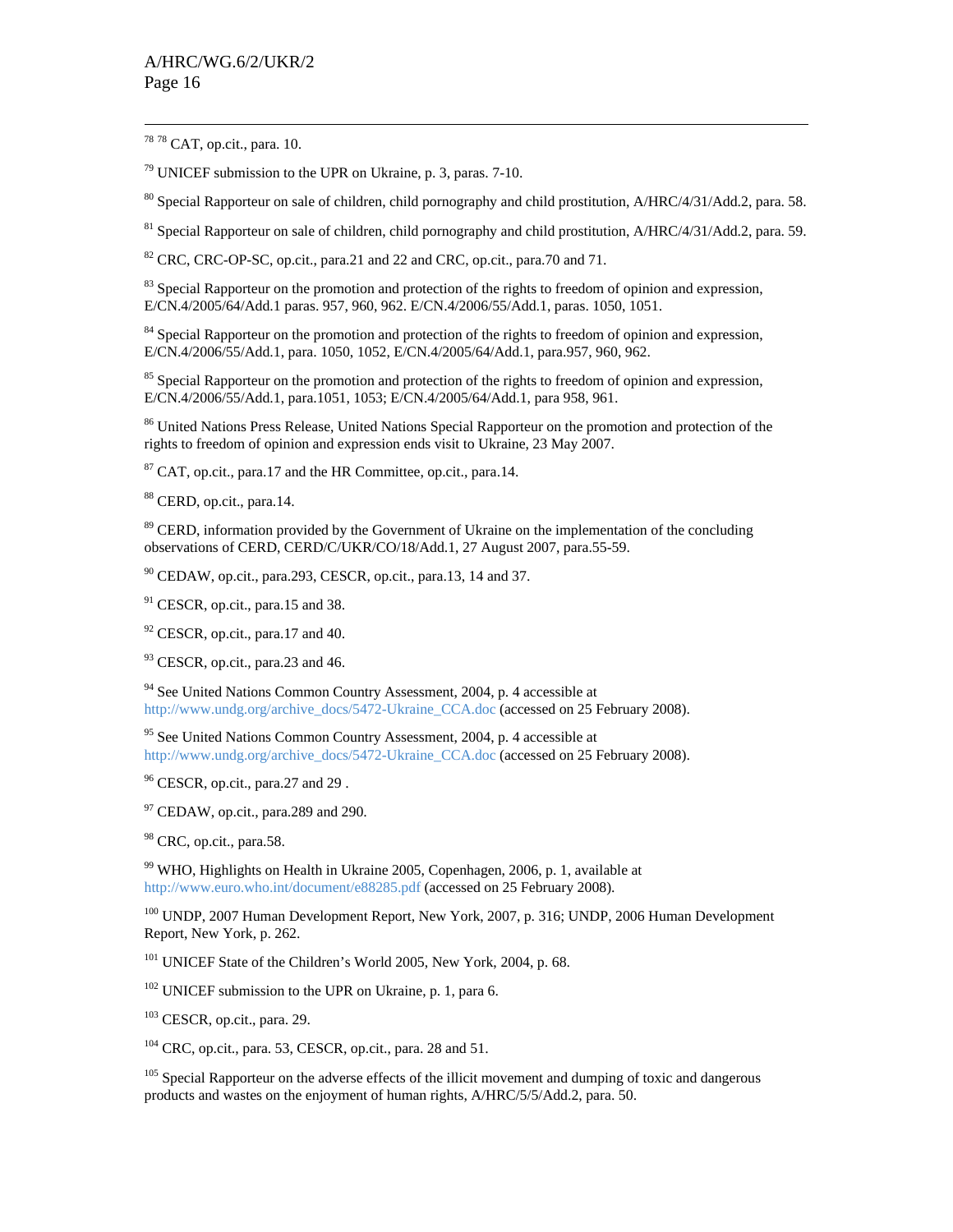<sup>106</sup> Special Rapporteur on the adverse effects of the illicit movement and dumping of toxic and dangerous products and wastes on the enjoyment of human rights, A/HRC/5/5/Add.2, para. 52.

 $107$  CRC, op.cit., para.55.

108 CESCR, op.cit., paras. 30, 31, 53 and 54.

109 CERD, op.cit., para.5, 16.

<sup>110</sup> CERD, information provided by the Government of Ukraine on the implementation of the concluding observations of CERD, CERD/C/UKR/CO/18/Add.1, 27 August 2007, para.72-82.

<sup>111</sup> CESCR, op.cit., para.24 and 47.

112 CERD, op.cit., para. 15.

<sup>113</sup> CERD, information provided by the Government of Ukraine on the implementation of the concluding observations of CERD, CERD/C/UKR/CO/18/Add.1, 27 August 2007, para.60-71.

<sup>114</sup> CERD, follow-up letter on Concluding observations dated 7 March 2008.

115 CESCR, op.cit., para.59 and CERD, op.cit., para.20.

<sup>116</sup> CERD, information provided by the Government of Ukraine on the implementation of the concluding observations of CERD, CERD/C/UKR/CO/18/Add.1, 27 August 2007, para.114-122.

<sup>117</sup> UNHCR submission to the UPR on Ukraine, pp. 2-3, citing CRC/C/15/Add.191, paras. 62-63.

118 CRC, 2002, Concluding Observations, CRC/C/15/Add.191, paras. 62.

119 CERD, op.cit., para.13 and CAT, op.cit., para.20, CRC, op.cit., para.63.

<sup>120</sup> UNHCR submission to the UPR on Ukraine, p. 2, citing CERD/C/UKR/CO/18,  $69<sup>th</sup>$  session, paras 4; 12; 13; 17.

 $121$  CERD, op. cit. para. 13.

<sup>122</sup> UNHCR submission to the UPR on Ukraine, *UNHCR Position on the Situation of Asylum in Ukraine in the Context of Return of Asylum-Seekers,* 2007, p.5, para. 6.

 $123$  CERD, information provided by the Government of Ukraine on the implementation of the concluding observations of CERD, CERD/C/UKR/CO/18/Add.1, 27 August 2007, para.52-54.

<sup>124</sup> UNHCR submission to the UPR on Ukraine, p. 1, citing CAT/C/UKR/CO/5, 38<sup>th</sup> session, para. 20.

<sup>125</sup> Special Rapporteur on the question of torture,  $A/HRC/4/33/Add.1$ , para. 316.

<sup>126</sup> United Nations Press Release, United Nations Special Rapporteur on the promotion and protection of the rights to freedom of opinion and expression ends visit to Ukraine, 23 May 2007.

<sup>127</sup> Ukraine's Voluntary Pledge submitted in support of its candidacy to the membership of the Human rights Council dated on 17 April 2006, available at http://www.un.org/ga/60/elect/hrc/ukraine.pdf (accessed on 14 February 2008).

 $128$  In the original document CAT make reference to recommendations contained in paragraphs 9, 10, 12, 15, 17 and 19 of its concluding observations.

 $129$  CAT, op.cit., para.28.

<sup>130</sup> In the original document the HR Committee make reference to recommendations contained in paragraphs 7. 11, 14, and 16 of its concluding observations.

<sup>131</sup> The HR Committee, op.cit., para.20.

132 CERD, op. cit. para. 23